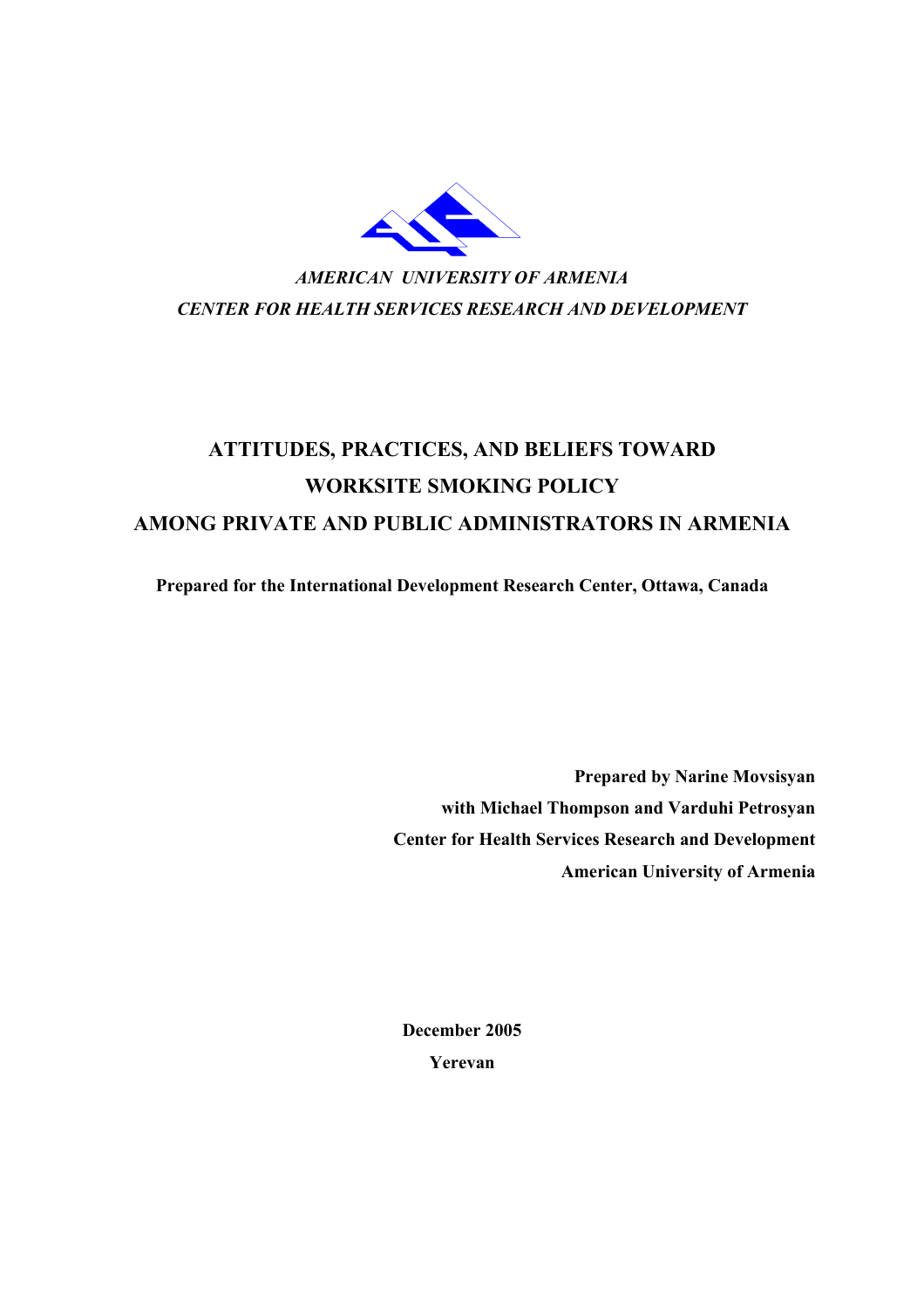*This study was carried out with the aid of a grant from Research for International Tobacco Control (RITC) and the International Development Research Center (IDRC) in Ottawa, Canada, and the financial support of the Canadian Tobacco Control Research Initiative (CTCRI) and the American Cancer Society (ACS).* 

# **1. BACKGROUND**

# **1.1. Introduction**

Armenia is a country with a population of approximately 3.1 million that started a painful transition from a soviet to a market economy in 1991. Health indicators have dramatically deteriorated through this transition period. The effects of the political and economic upheaval were exacerbated by other factors such as a massive 1988 earthquake, a protracted military conflict with neighbouring Azerbaijan, and an ensuring blockade of its borders with both Azerbaijan and Turkey. Though the political situation has stabilized and economic indicators are improving, the positive dynamics of health indicators has not been significant after a decade of independence [1]. The health of public is endangered by the inherited from soviet era unhealthy lifestyles and insufficient access to quality healthcare services [2].

During the last two years the anti-tobacco movement has been quite active in Armenia. In November 2004, Armenia acceded to (signed and ratified the treaty in one step) the Framework Convention on Tobacco Control (FCTC), becoming one of the first 40 nations to do so. Furthermore, according to Armenia's Constitution, an international treaty to which Armenia accedes prevails over national laws. By acceding to the FCTC, the country has committed itself in the eyes of the international community to improving the public's health through comprehensive tobacco control measures.

Following this milestone event, the National Assembly adopted "The Law of the Republic of Armenia on tobacco realization, consumption and usage limitations" on December 24, 2005. Along with other provisions, the law restricts smoking in public places [3]. Article 11 of the Law is cited below (*an unofficial translation*):

#### **Article 11. Limitations of tobacco usage**

- 1. Smoking is prohibited in:
	- a) Educational institutions including: training institutions, schools, pre-school institutions, etc.
	- b) Cultural institutions including: theatres, cinemas, sport halls, circuses, concert-halls, museums, libraries, halls, auditoriums, exhibitions, as well as in the places envisaged for relaxation and amusement of the people under 18.
	- c) Health institutions including: hospitals, policlinics, ambulatories, sanatoriums, and other health facilities.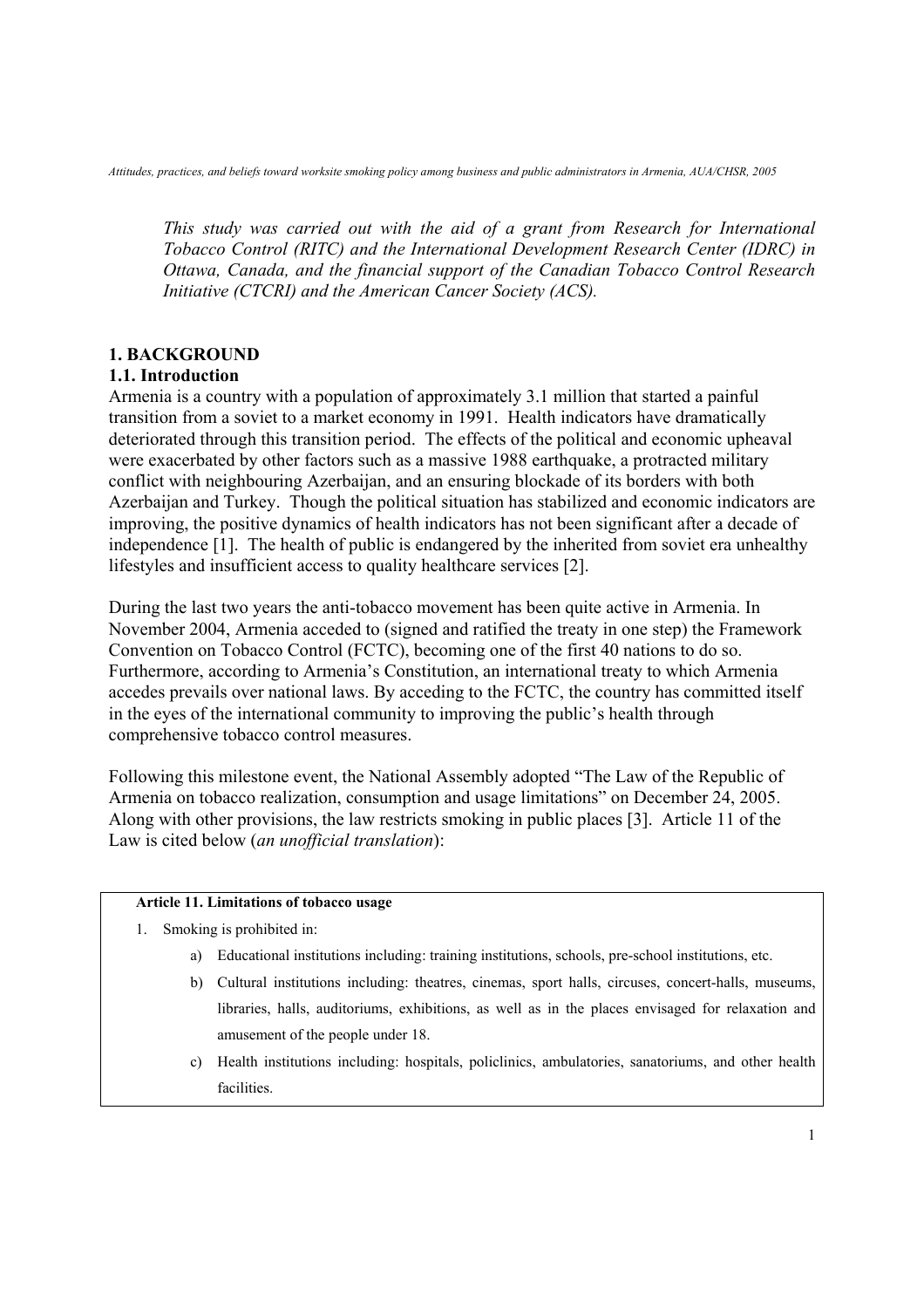- d) All organizations, agencies and institutions except for those places designated for smoking.
- e) Those places where smoking is prohibited in accordance with the fire safety rules.
- f) Urban transport including buses, itinerary taxis, trains (except for cabins anticipated for smoking), as well as airports, bus and train stations etc.
- 2. The directors of agencies and organizations initiate appropriate measures to provide separate zones for smoking. They place precautions in visible places about the prohibition of smoking.
- 3. The directors of agencies and organizations are obliged to initiate measures to create appropriate conditions for smoking in closed rooms during the working hours, (including the lunch and rest breaks), in order the smokers do not disturb the non-smokers taking into account their preference. Such measures include but are not limited to:
	- a) Provision of specified separate zones for smoking during the breaks.
	- b) Permission for smoking only in individual closed premises
- 4. In restaurants, cafés and other organizations of public food taking there may be separated places, rooms, zones for smoking.

#### **1.2. Smoke-free workplaces**

The health risks of exposure to second hand smoke (SHS), also referred to as passive smoking, were demonstrated through a number of studies [4-8]. Exposure to involuntary smoking can occur in households, public places, and workplaces. National legislation, local ordinances and/or voluntary agreements can help ensure smoke-free places and protection of workers from exposure to SHS.

Workplace smoking is a significant problem in many countries today [5]. The economic and health costs of smoking and passive smoking include, but are not limited to, a higher absenteeism through illness and lower productivity, as well an excess disability due to chronic obstructive pulmonary disease and asthma. In addition, employers may bear a higher risk of fire damage [4,5].

Data suggest that employees in lower socioeconomic groups (blue-collar employees) are at a higher risk of the SHS exposure. At the same time, the level of protection against worksite exposure to tobacco smoke varies drastically between regions and countries. For example, in the US, almost seven out of ten employees (69%) worked in places that are smoke-free, while in the UK fewer than half (44%) of workers were employed in smoke-free workplace (1999-2000), about 40% worked in places with designated smoking areas, and 11% worked in places with no smoking restrictions [5,8].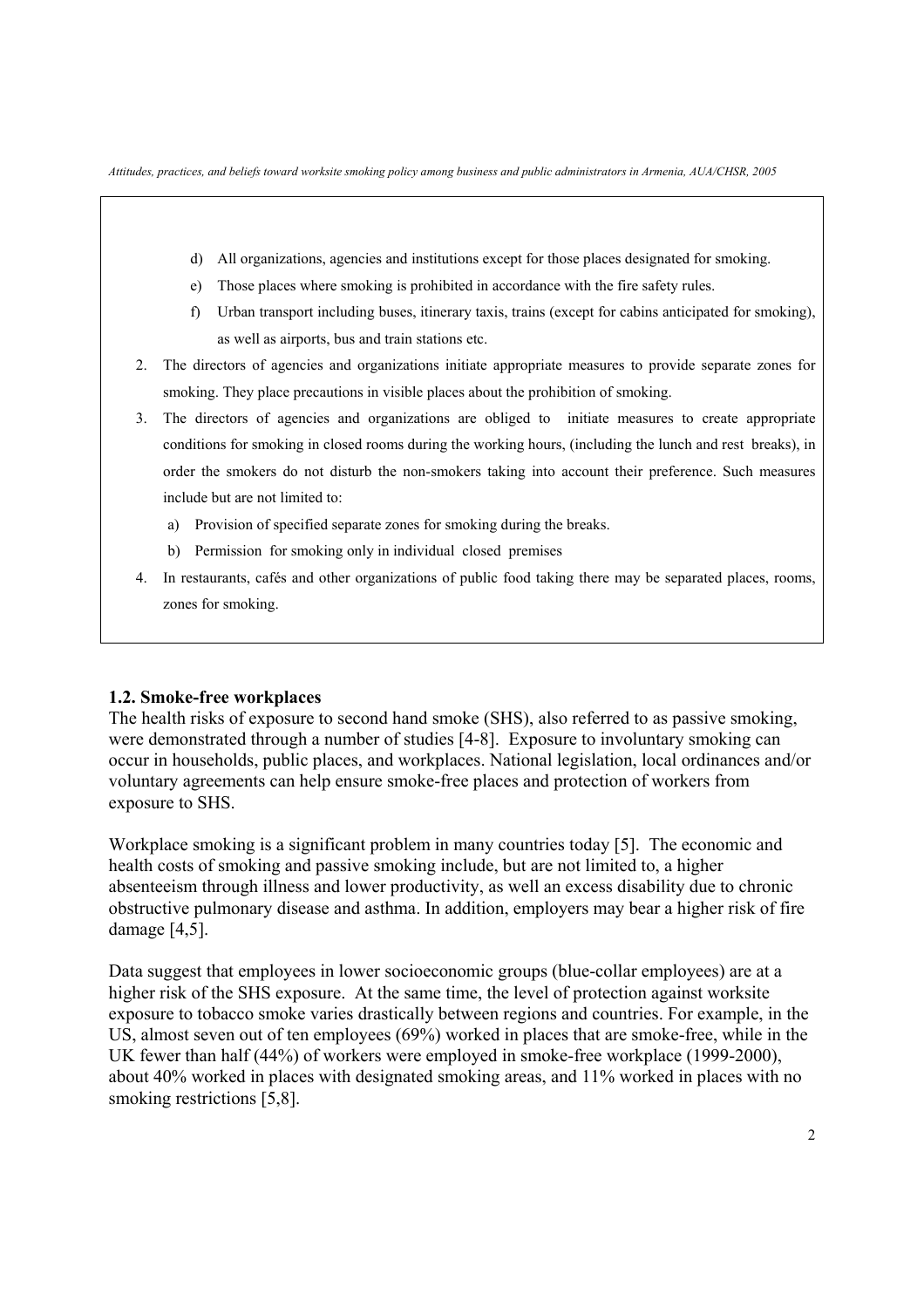No data were available on the issues of smoke-free workplaces in Armenia, neither before nor after ratification of the FCTC.

### **1.3. Purpose of the research**

The purpose of the research project, entitled "Attitudes, practices, and beliefs toward worksite smoking policy among business owners and public administrators in Armenia" was to identify feasible options and possible obstacles for implementing smoke-free workplace policies at public and private workplaces in Armenia. The ultimate aim was to improve the public's health by supporting FCTC enforcement by providing local evidence and sound policy advice on the issue of smoke-free workplaces.

Just prior to the start of the project, an important change took place in the worksite smoking policy in Armenia. On 24 December 2004, the Armenian Parliament adopted a law that banned smoking in educational, healthcare, and cultural worksites and restricted smoking in all other institutions (*See the article 11 of the RoA Law on Tobacco Realization, Consumption and Usage Limitations, in 1.1*). As a result, the range of options for workplace smoke-free policies was defined by the new law. Nonetheless, the research project remained timely as the law should be monitored for its effectiveness and for its compliance with FCTC provisions.

### **2. RESEARCH OBJECTIVES**

The objectives of the research project were adjusted due to these legislative changes:

- **A. identify attitudes, practices, and beliefs toward worksite smoking policies among administrators at private and public worksites in Armenia;**
- **B. identify reinforcing factors and obstacles for implementation of non-smoking policies in workplaces;**
- **C. make recommendations to policymakers based on the research findings**.

# **3. METHODS**

### **3.1. Study design**

A combination of qualitative and quantitative research designs were used to address the research questions.

The qualitative component included focus group discussions (FGD) with administrators of public and private institutions. They were aimed at exploration of the attitudes, beliefs and smoking-related worksite practices and generation of ideas for designing the quantitative survey.

The cross-sectional survey group study design was used to measure the attitudes, beliefs, and practices of administrators and managers of the public and private institutions in three cities of Armenia at one point in time.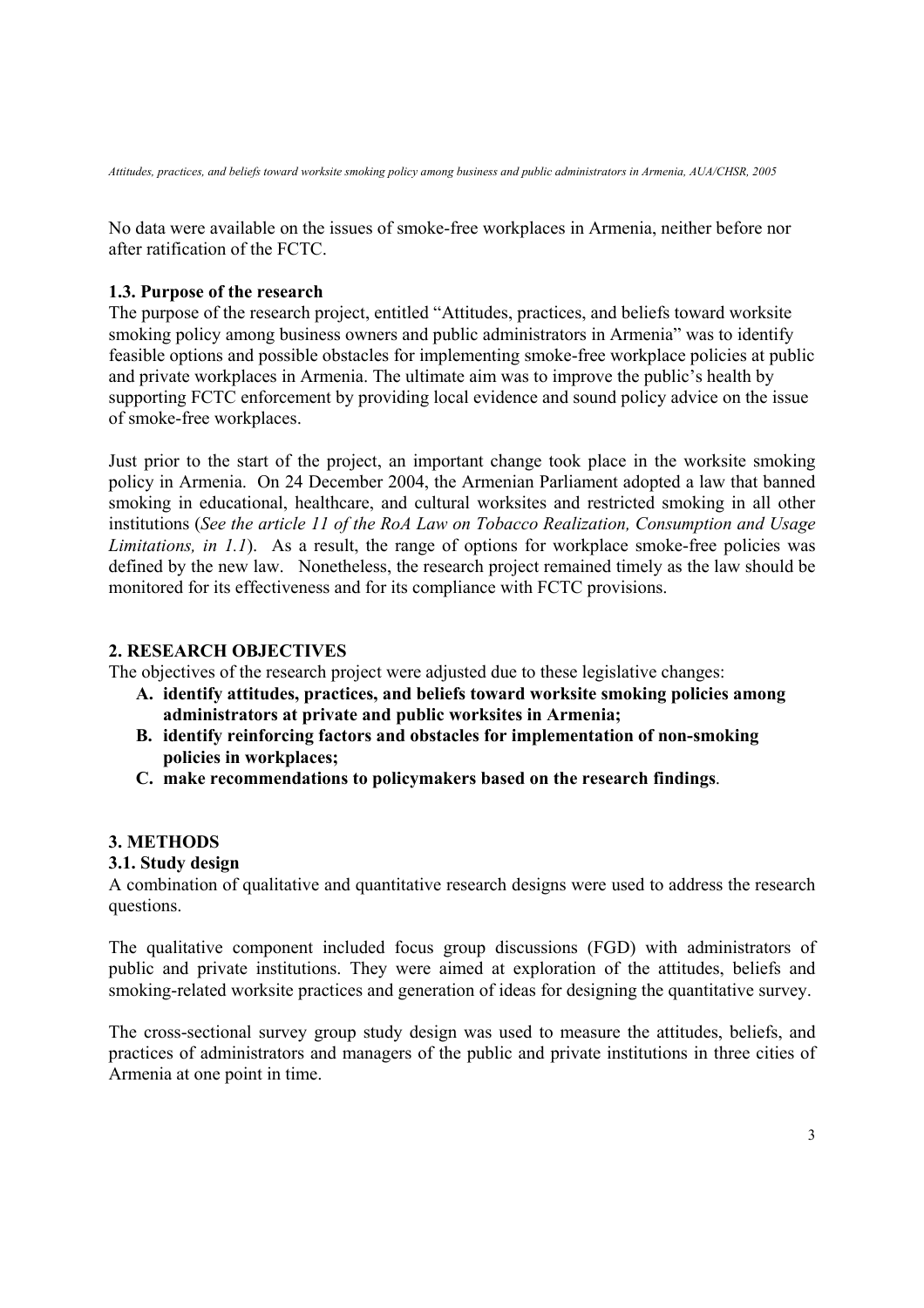# **3.2. Study population**

The study population included a senior managerial staff of public and private settings in three major cities of Armenia (Yerevan, Gyumri and Vanadzor).

We used the following inclusion criteria:

- public institutions in health, education, culture and governance areas
- registered business enterprises with at least 15 permanent employees

We excluded private businesses with less than 15 employees.

# **3.3. Sample size**

The sample size of 245 was calculated for the quantitative survey with 95% confidence interval. Proportional to the size of population in three cities, 196 interviews were planned for Yerevan, 29 for Gyumri and 20 for Vanadzor.

# **3.4. Sampling strategy**

# **3.4.1. FGDs participant recruitment**

The research team contacted the administrators of public and private institutions (schools, health clinics, higher education institutions, municipalities and businesses) purposively selected from the Yellow Pages. First, a representative of a top management of the institution would be provided a clear explanation of the research purpose, then invited to a group discussion.

# **3.4.2. Survey sampling strategy**

The three largest cities, including the capital and two central cities of the most urbanized marzes (regions), were arbitrarily selected for the study (Yerevan, Gyumri, Vanadzor). The exclusion of the rural areas from the survey sample was made 1) based on the assumption that the majority of middle and large businesses are located in urban areas of Armenia and 2) because of convenience of a higher concentration of the sampling units (a worksite) in urban areas.

A stratified randomized method was used for the survey sampling to increase the heterogeneity of the sample and the generalizability of the results. The worksites were chosen from the following strata:

- a) state/municipal organizations,
- b) health care facilities,
- c) educational institutions,
- d) cultural organizations,
- e) business enterprises.

The most comprehensive available list of institutions in these strata was obtained from the Yellow Pages Armenia 2005. Within each stratum, all listed institutions were assigned a unique number and then a random selection was made.

# **3.5. Research instruments.**

# **3.5.1. Focus group discussion guide.**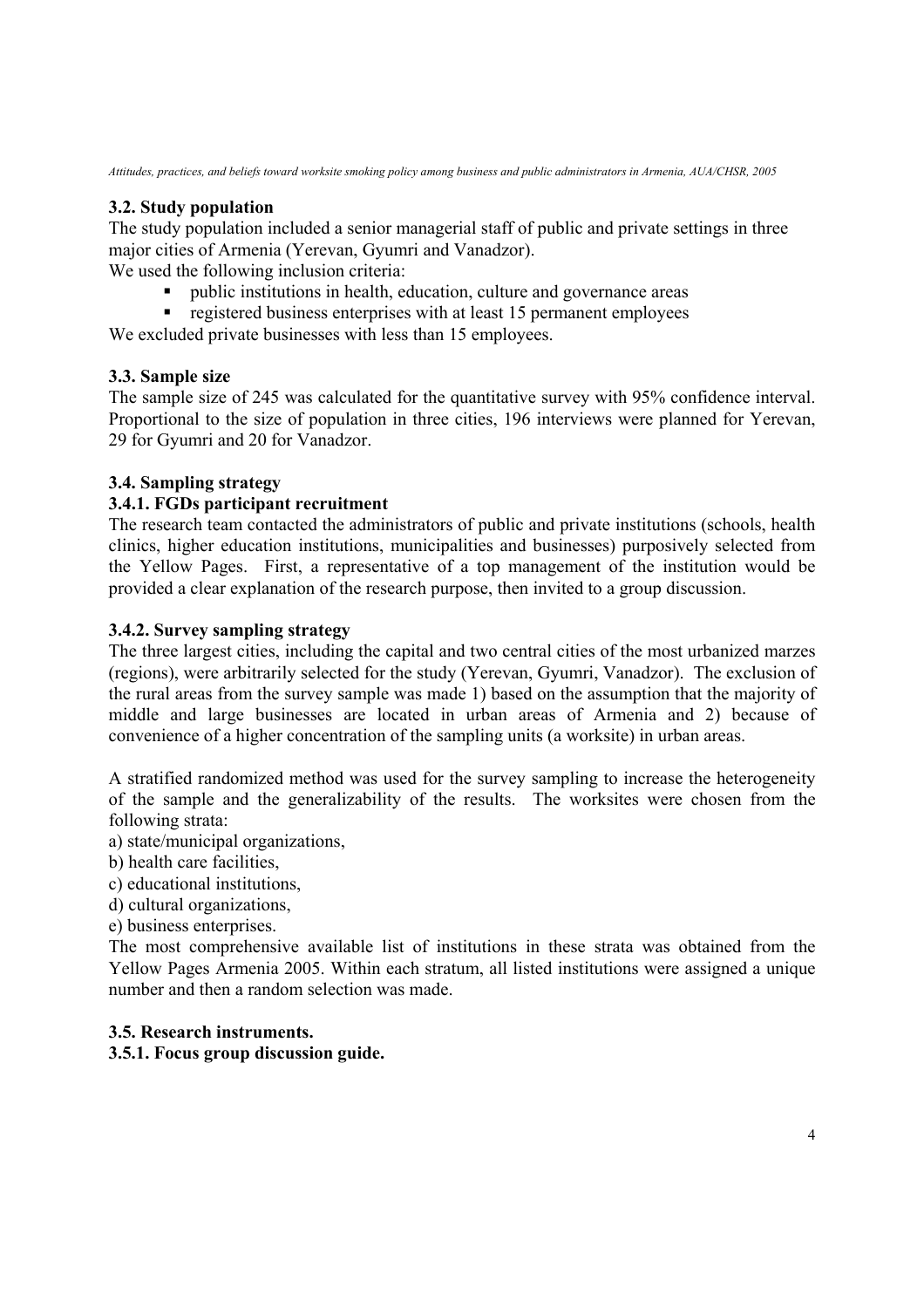A focus group discussion guide was developed to assist the moderator in facilitating the focus group discussion process (Attachment 1). This guide was designed for 1.5 hour discussion and covered the following topics:

- Knowledge and awareness about adverse effects of passive smoking
- Attitudes toward smoking at workplaces
- $\blacksquare$  Existing non-smoking policies
- Adherence to existing non-smoking policy
- $\blacksquare$  Attitude to changing the policy
- Beliefs about enforcement of law
- Knowledge of FCTC/ local law

# **3.5.2. Survey questionnaire.**

After reviewing the literature and analyzing the results of the FGDs, a survey questionnaire was developed (Attachment 2). The questionnaire consisted of 60 questions covering the following sections:

- **EXECUTE:** Information about the institution
- attitude toward worksite smoking in general
- $\blacksquare$  attitude and practice at the particular worksite
- **Personal attitude toward smoking**
- $\blacksquare$  interviewer's observations (to validate reported practices).

The questionnaire was tested in a field and final adjustments were made.

# **3.6. Interviewers training**

A manual for interviewers was developed in Armenian to assist the training process of interviewers. A team of interviewers (four senior-level medical and public health students) were trained by the Principal Investigator (PI) during a half-day intensive training.

# **3.7. Ethical considerations**

The AUA Institutional Research Board (IRB) approved the research protocols and instruments. Oral consent was obtained from all participants.

# **4. RESULTS**

# **4.1. FGDs**

In total, three FGDs were conducted with the administrators of state, health, educational and business institutions, with 4-5 participants in each. Each focus group discussion was audio taped and transcribed (in Armenian).

A broad variety of opinions was revealed through the focus group discussion. In general, the FGDs participants were aware of hazards of passive smoking and would support such measures. However, there was a lack of understanding of policy implications of the anti-smoking measures at workplaces. The majority of participants were not aware of the FCTC and the national law.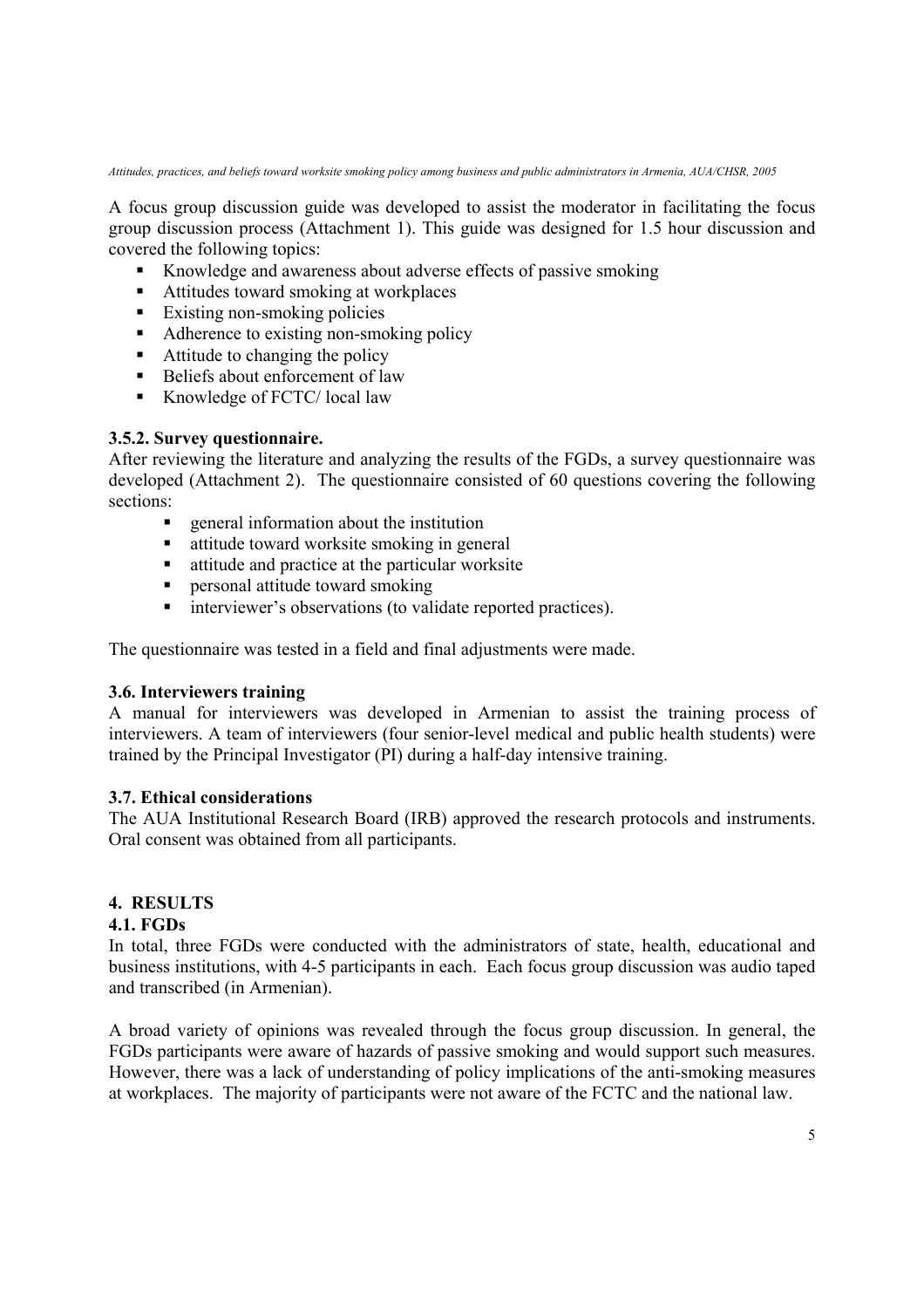The findings from the FGDs were utilized in the design of the survey questionnaire.

# **4.2. Survey**

 $\overline{a}$ 

# **4.2.1. Survey response rate**

In total, the team of interviewers attempted to contact 346 institutions. Seventy-one percent of these attempts resulted in completion of 246 interviews (Tables 1 and 2). Three interviews were excluded<sup>1</sup> from the sample because of a double interviewing of the same institutions. The response rate varied across the strata with the highest at the state institutions (100%) and the lowest at business enterprises (58.1%).

# **4.2.2. Survey participants**

The survey participants were senior managers and administrators in 243 public and private institutions in three cities of Armenia. The majority of public institutions were middle and large size having from 50 to 100 and more employees. Relatively large proportion of private settings fell in the category of small enterprises having 15-25 employees. However, 33% of the businesses had more than 100 employees. The information on study participants is summarized in the Table 3.

In addition to the institutional information, demographic data were collected, including age, gender, level of education, and smoking status (Table 4). The majority of the respondents (96.0%) had university level education. The male / female ratio was near 2:1 (158 vs. 83). Mean age of the respondents was 47.6 (sd=12) in a range 21.0-78.0 yrs. Daily smokers comprised 35.3% of the sample, with a five-fold higher prevalence in men (48.7% in men vs. 9.6% in women). Compared to smoking rates in the general population, a lower proportion of the male managers reported smoking (48.7% vs. 65.0% of the general population) and a higher proportion of female managers (9.6% vs. 3.0% of the general population) [9].

# **4.2.3. Attitudes toward smoke-free workplace**

The overwhelming majority (95.5%) of respondents supported banning smoking in health, educational and cultural institutions. Eighty one percent showed support for banning smoking in all state and private worksites. Total ban of indoor smoking was supported by nearly 70.0% of the respondents (Table 5).

The attitudes toward smoke-free workplace did not significantly differ among managers of state and private settings, by geographical location, gender, and occupation. However, the attitudes toward banning smoking in all state and private worksites significantly differed by the smoking status of respondents (Table 6). The number of employers who supported banning smoking in all state and private worksites was significantly higher  $(p<0.001)$  among non-smokers (89.2%) than smokers (65.9%).

 $<sup>1</sup>$  The selection was made based on the respondent position: out of two questionnaires filled for the same institution,</sup> the one with a top-ranked representative was included in the sample.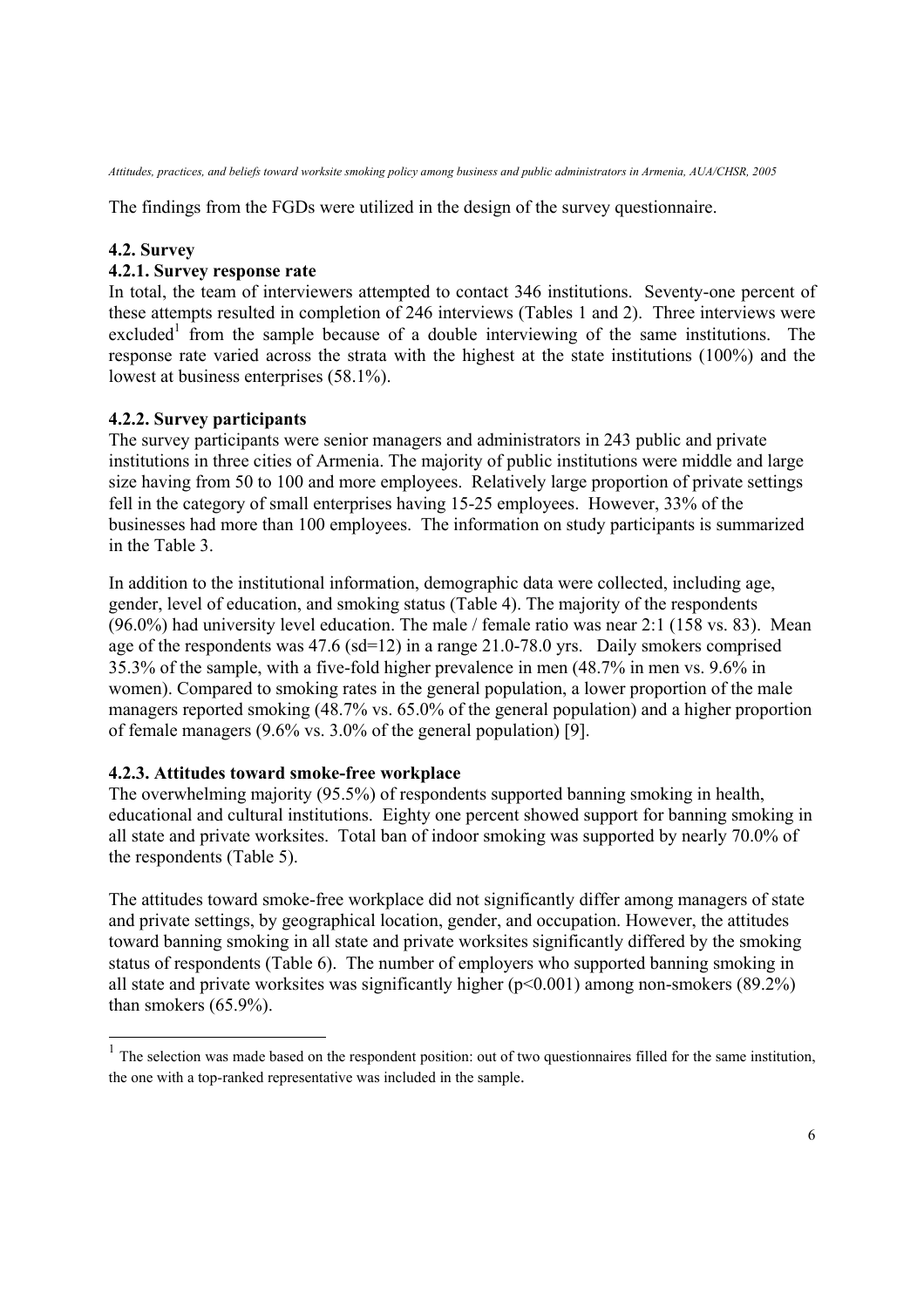# **4.2.4. Beliefs toward smoking and smoke-free policies**

Survey participants were asked for their opinions regarding tobacco smoke. Of 243 respondents, 86.8% believed that tobacco smoke contains carcinogens, 6.0% disagreed and about 7.0% were uncertain about this statement. More than half of respondents (63.2%) thought that banning smoking may have positive effect on the work productivity, and 36.8% disagreed. When asked about the possible effects on economic impact of non-smoking policies, 58.3% of the plant/factory managers believed that restricting smoking at workplace might have a positive effect on profits.

Sixty-seven percent of the respondents agreed or strongly agreed that strong leadership is essential for banning smoking at workplace. The issue of introducing fines and other punitive measures generated controversy: strong support and disagreement with such measures as a tool for reducing exposure to tobacco smoke were equally frequent. However, non-smokers were more supportive of the fines and other punitive measures than smokers ( $p < 0.001$ ) (Table 7).

# **4.2.5. Awareness of the tobacco control regulations / law**

More than half of the managers (55.6%) reported having some regulation of smoking at the worksite. Within the subgroups, smoking restrictions were more common at medical and cultural settings (76.0% and 72.0%, respectively). Healthcare administrators significantly more often reported having such regulation.

According to the respondents, nearly half of the educational settings (56.5%) and offices (66.7%) did not have smoke-free policies. Among the managers who reported having worksite smoking restrictions, the majority (76.0%) believed that they were set at the institutional level and only 13.6% were aware of state law regulating smoking at workplaces.

Overall, the proportion of managers who were aware of the Armenian state law that restricts smoking at workplaces comprised 38.0% (Figure 1).

# **4.2.6. Worksite smoking practices**

Thirty-seven percent reported that their workplace was completely smoke-free, while 59.0% of the managers believed their workplace was not free of tobacco smoke (Figure 2). However, in 27.8% of the workplaces where managers reported being smoke-free, the interviewers observed smoking or presence of ashtrays.

Smoking-related practices differed significantly across the institutions. The majority of state and industrial workplaces did not have smoke-free policy, while about a half and more medical, educational, cultural institutions reported being smoke-free (Figure 3). The proportion of smokers in the institution was related to the reported smoke-free status of a workplace: the institutions with fewer smokers more often than the others were smoke-free.

The respondents, who did not report having smoke-free workplace, were asked if they would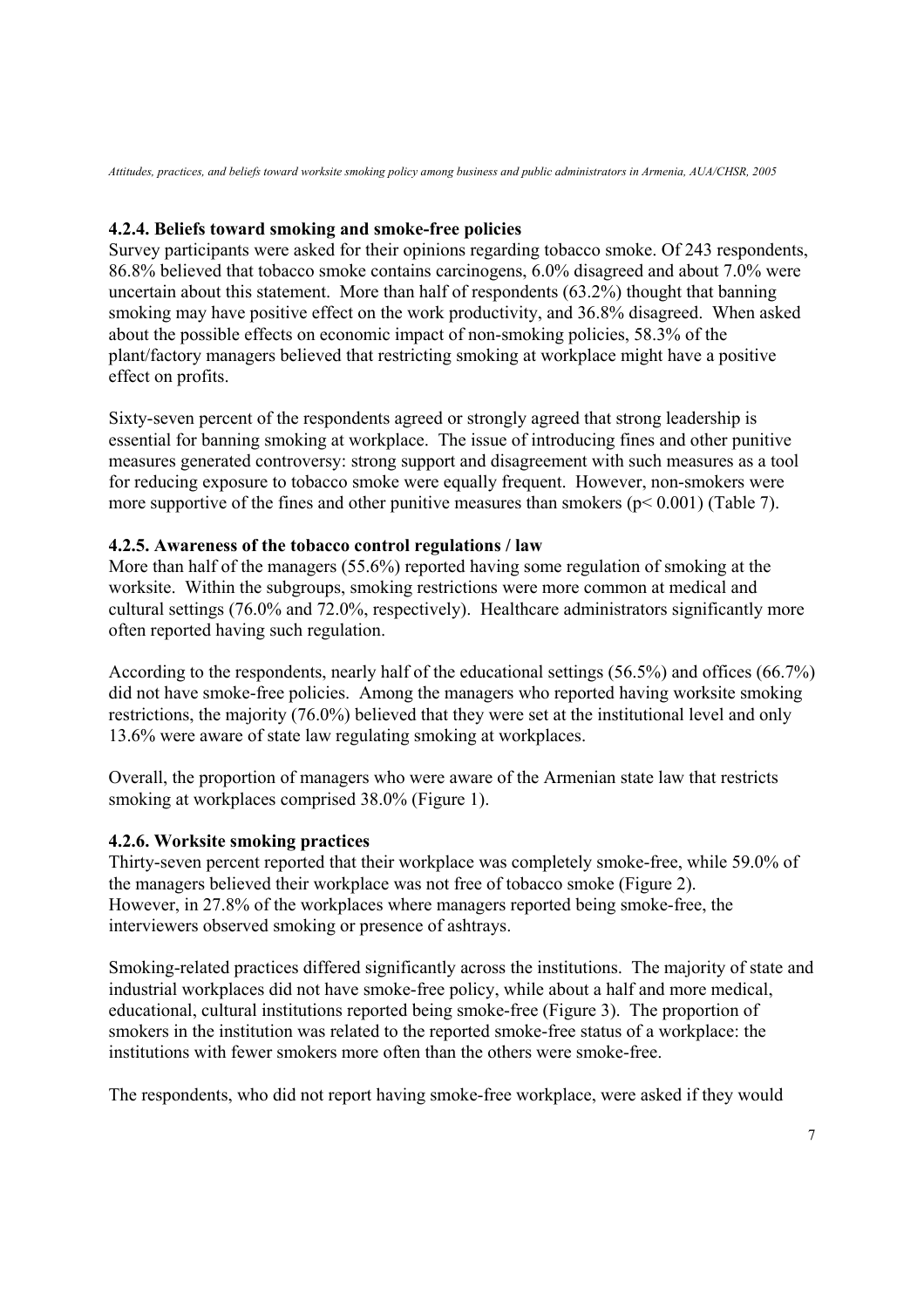have such in 6 months. Only 20.0% believed that their workplace would become smoke-free in 6 months. Forty three percent of the respondents, who didn't have smoke-free workplaces at the time of the survey, were sceptical about a radical change to occur in 6 months.

Twenty-three percent of the respondents said smoking is permitted in all indoor areas, 35.8% – in hallways, 19.3% - in a break room/cafeteria, 13.6% - in a separately ventilated smoking room. Managers of health facilities reported being compliant with smoke-free policy in their rooms twice as frequently  $(p<0.001)$  compared to other facilities (Figure 4).

 "No Smoking" signs were placed in 89 worksites (36.6%); more often in hallways. However, according to observations made by the interviewers at the time of an interview, only 85 of the worksites had visible "No Smoking" signs. "No Smoking" signs were placed in a hallway of each second surveyed educational setting, and in three out of five medical settings.

# **4.2.7. Perceived reinforcing factors for implementation of smoke-free worksite policies**

About 40.0% of the managers shared an opinion that employees demand would be helpful for the implementation of a non-smoking policy at the worksite. For 35.0% of private and state employers, health of employees and a state law would be equally important reinforcing factors. Liability of the employers and work safety were perceived as less important factors (31.3% and 27.5%, respectively). A public image was of concern among 18.0% of the respondents (Figure 5).

However, the attitude toward state regulation of worksite smoking differed significantly among state and private managers ( $p=0.001$ ). Private managers favoured less the state law as an assisting tool compared to state administrators (22.2% vs. 47.0%) (Figure 6).

# **4.2.8. Perceived obstacles for implementation of smoke-free worksite policies**

Each second respondent mentioned mentality/culture of tolerance as an obstacle for implementation of smoke-free policies at worksite (51.9%). Lack of enforcement mechanisms, such as fines, and lack of follow up were perceived as obstacles to implementation of the policy by 21.4% and 26.3% of respondents, respectively.

Some potential obstacles, such as lack of space, incentives, and cost of implementation were not perceived as important factors. The lack of information on existing regulations was mentioned by 16.7%. One of five respondents (19.8%) believed that no barriers existed to implement smoke-free policies. Interestingly, the proportion of managers who believed that there were no barriers to implementation of smoke-free policy, was two times higher at those workplaces that were reported to be smoke-free ( $p=0.001$ ).

# **5. DISCUSSION**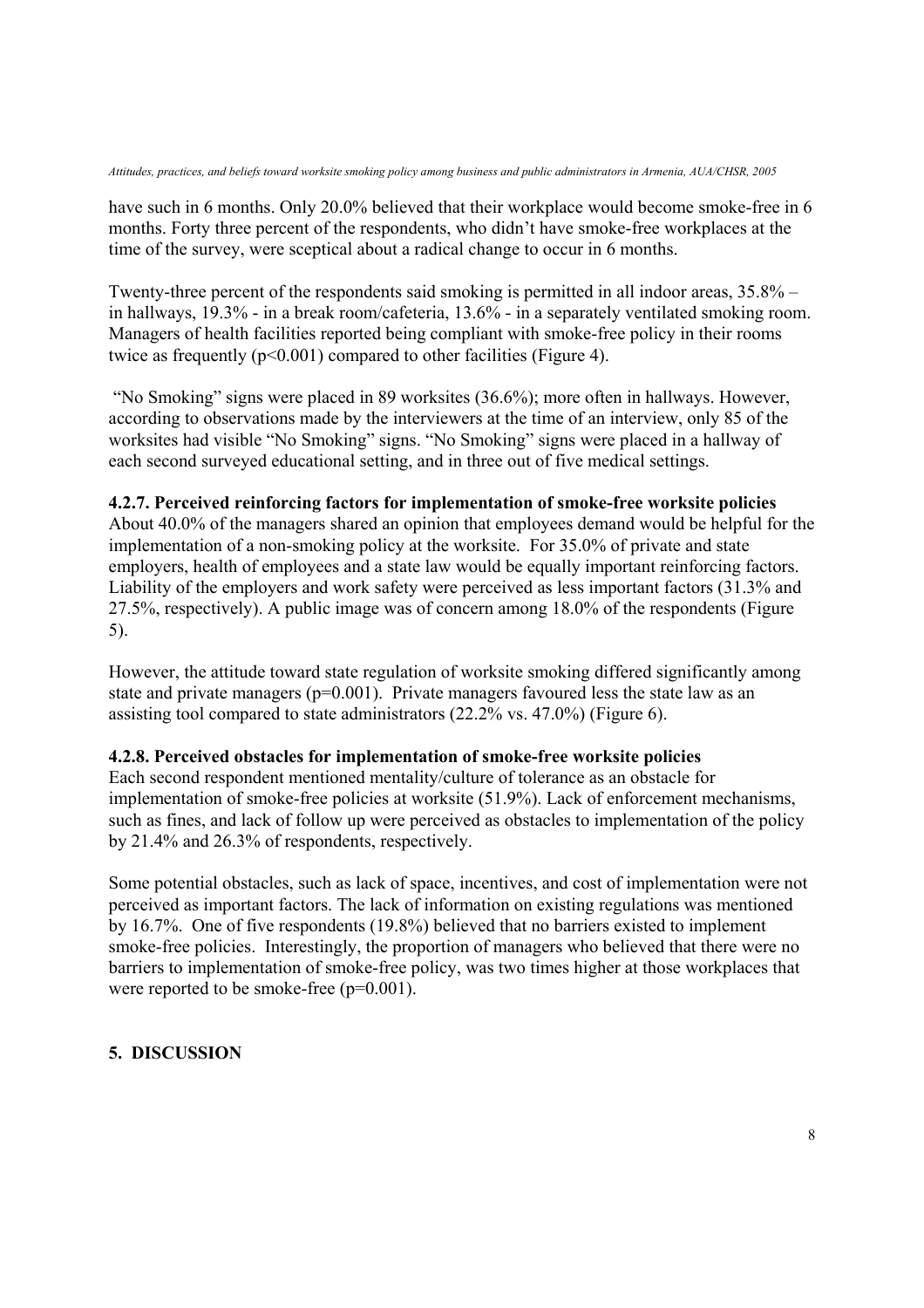This research provides important descriptive data on smoking-related workplace policies, practices, attitudes and beliefs toward smoke-free workplaces among mid-level administrators in Armenia.

Similar to findings from other studies [5,8] of support for non-smoking policies, smoking status was related to the support for smoking restrictions at workplace. Smokers were less supportive for the smoke-free worksite policy than non-smokers. There was no gender difference in the support for smoke-free policy.

Medical, educational, and cultural institutions were more prone to have smoke-free policies and adhere to them. This is consistent with findings from other countries [4,5,8].

The study results revealed a common misunderstanding among public and private administrators of the notion "indoor smoking ban": a significant proportion of the survey respondents favored both banning indoor smoking and allowing smoking in the special and/or ventilated areas.

The study demonstrated that the level of awareness among public and private administrators on the national law regulating worksite smoking remained quite low. Furthermore, the adherence to smoke-free policy at the worksite did not relate to the level of awareness of the managers and administrators.

Therefore, while the US experience showed that smoke-free ordinances and laws can be selfenforcing, the results of our study suggested that the law enforcement process in Armenia may differ from that in the US or other countries [10-12].

### **6. STUDY LIMITATIONS**

The sampling methodology was limited. The stratified random sampling from purposefully selected cities was limited to five categories of workplaces. Other categories, such as hotels, cafes, restaurants, public transportation, and others, were left out of the study. In addition, the sample size and methodology did not allow statistical comparisons across geographical location and occupational strata. Furthermore, rural worksites were excluded from the survey. Therefore, the results of the survey could be generalized to urban worksites only, and only with limitations.

Another limitation of the study relates to the instruments used. The survey questionnaire was developed after analysing the focus group discussions and reviewing the literature. While it was pre-tested, it, like many surveys, was not validated.

### **7. UTILIZATION OF RESULTS**

During October of 2005, the results of the study were presented and discussed in group and faceto-face meetings with various stakeholders, including state/municipal officials, policymakers, public administrators, and the public Coalition for Tobacco Free Armenia.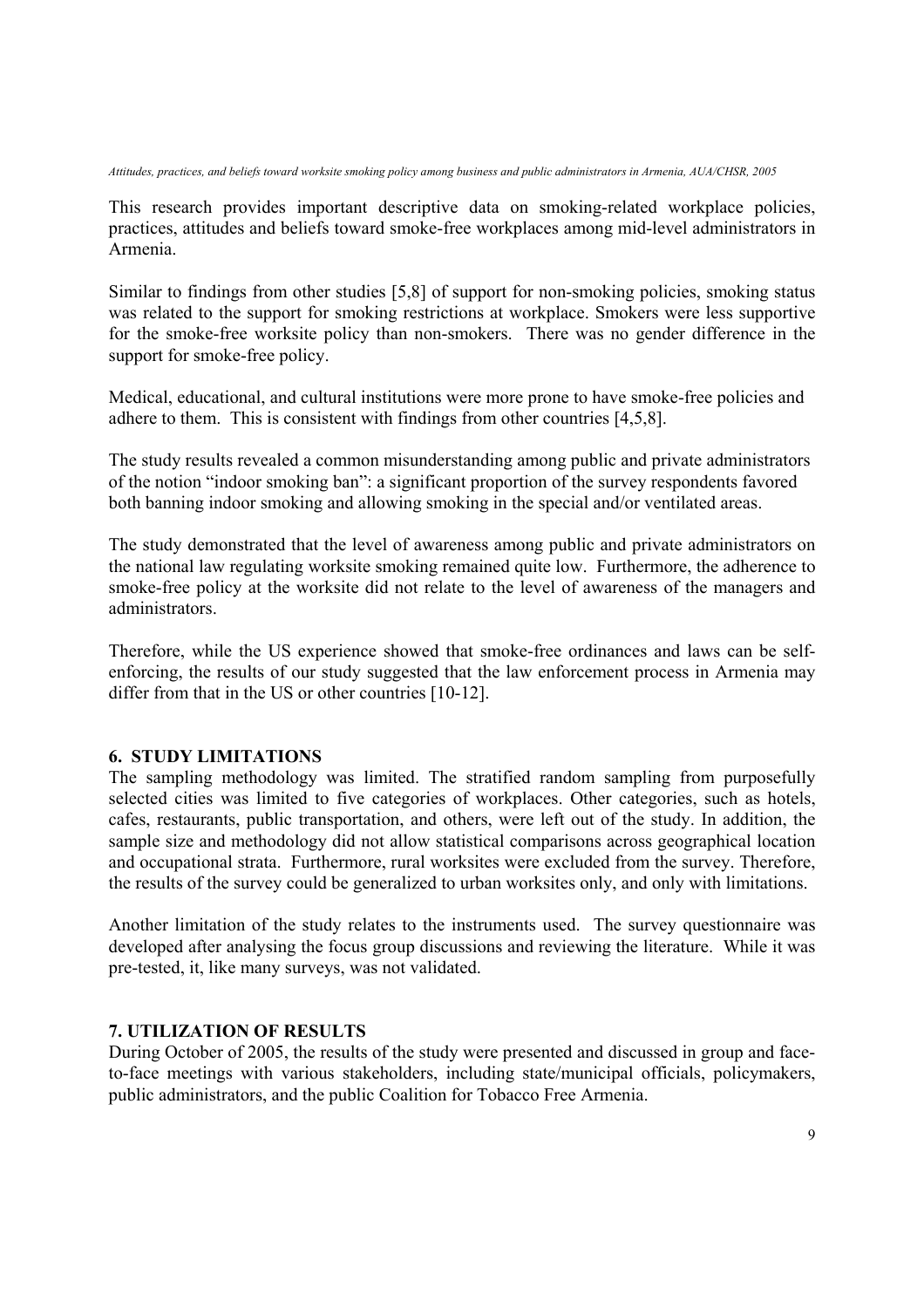- Based on the findings, a set of recommendations was prepared and sent to the Ministry of Health and Government of RoA and the relevant Parliamentary Committees (Attachment 3).
- A press conference was held on October 12 with the media representatives on the study results. This event was covered by two TV channels and a number of newspapers.
- The results will be discussed at the media training in December 2005 and at the tobacco control workshop in 2006 as well as at any other relevant event for the advocacy purpose.
- The abstract of the study has been submitted to the  $13<sup>th</sup>$  World Conference on Tobacco or Health.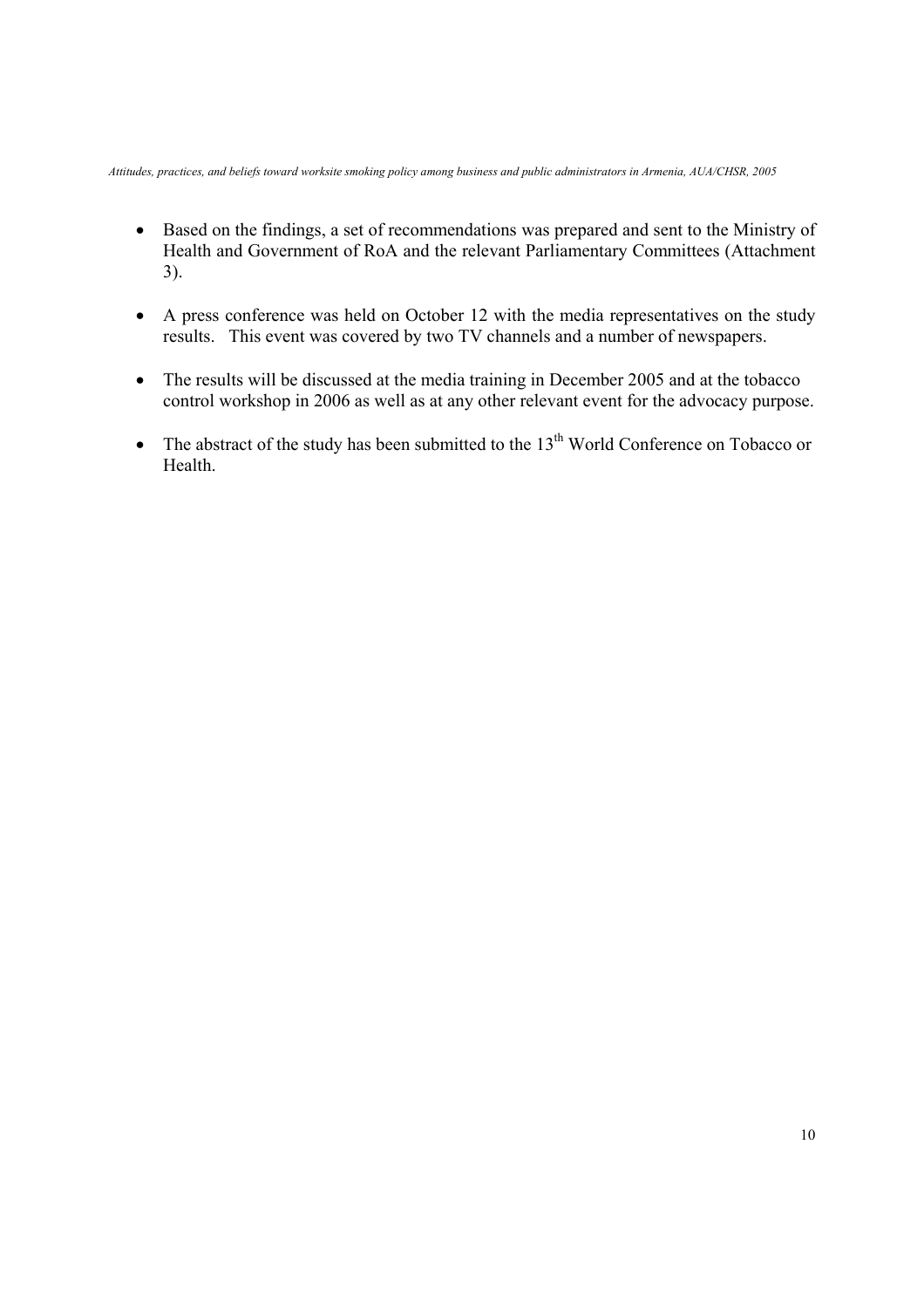### **8. REFERENCES**

- 1. UNDP. "Ten years of Independence and Transition in Armenia" National Human Development Report Armenia, 2001.
- 2. USAID Strategic Plan for Armenia 2004-2008. May 19, 2004. www.**usaid**.gov/am/strategy.html
- 3. Official Bulletin of the Republic of Armenia, 8 (380): 172-176. 2005
- 4. Action on Smoking or Health. Passive Smoking: A summary of the evidence. London: ASH-UK. October 2001. www.Ash.org.uk/html/passive.html
- 5. British Medical Association. Board of Science and Education & Tobacco Control Resource Centre. *Towards smoke-free public places*. 2002
- 6. WHO Tobacco Free Initiative. International consultation on environmental tobacco smoke (ETS) and child health Consultation Report 11-14 1999, Geneva, Switzerland
- 7. Scientific Committee on Tobacco and Health (SCOTH). Secondhand smoke: review of evidence since 1998. www.advisorybodies.doh.gov.uk/ scoth/PDFS/scothnov2004.pdf
- 8. Centers for Disease Control and Prevention. State-specific prevalence of current cigarette among adults and the proportion of adults who work in a smoke-free environment – United States 1999. Journal of American Medical Association 284: 2865-6.
- 9. Armenia Health and Demographic Survey-2000. National Statistical Service of RoA, Ministry of Health of RoA, and ORC Macro. Calverton, Maryland. December 2001.
- 10. Renfro-Sargent M, Christiansen AL, and Ahrens D. *Results of the 2002 Wisconsin Restaurant and Bar Smoking Policy Survey 2003: Technical Repor*t, *February 2003*. Monitoring and Evaluation Program, Madison, WI: University of Wisconsin Medical School, 2003.
- 11. Ross C. Brownson, Ph.D., Department of Community Health and Prevention Research Center, School of Public Health, Saint Louis University for the Advocacy Institute's Health Science Analysis Project, April 14, 1998. http://www.advocacy.org/publications/mtc/ets.htm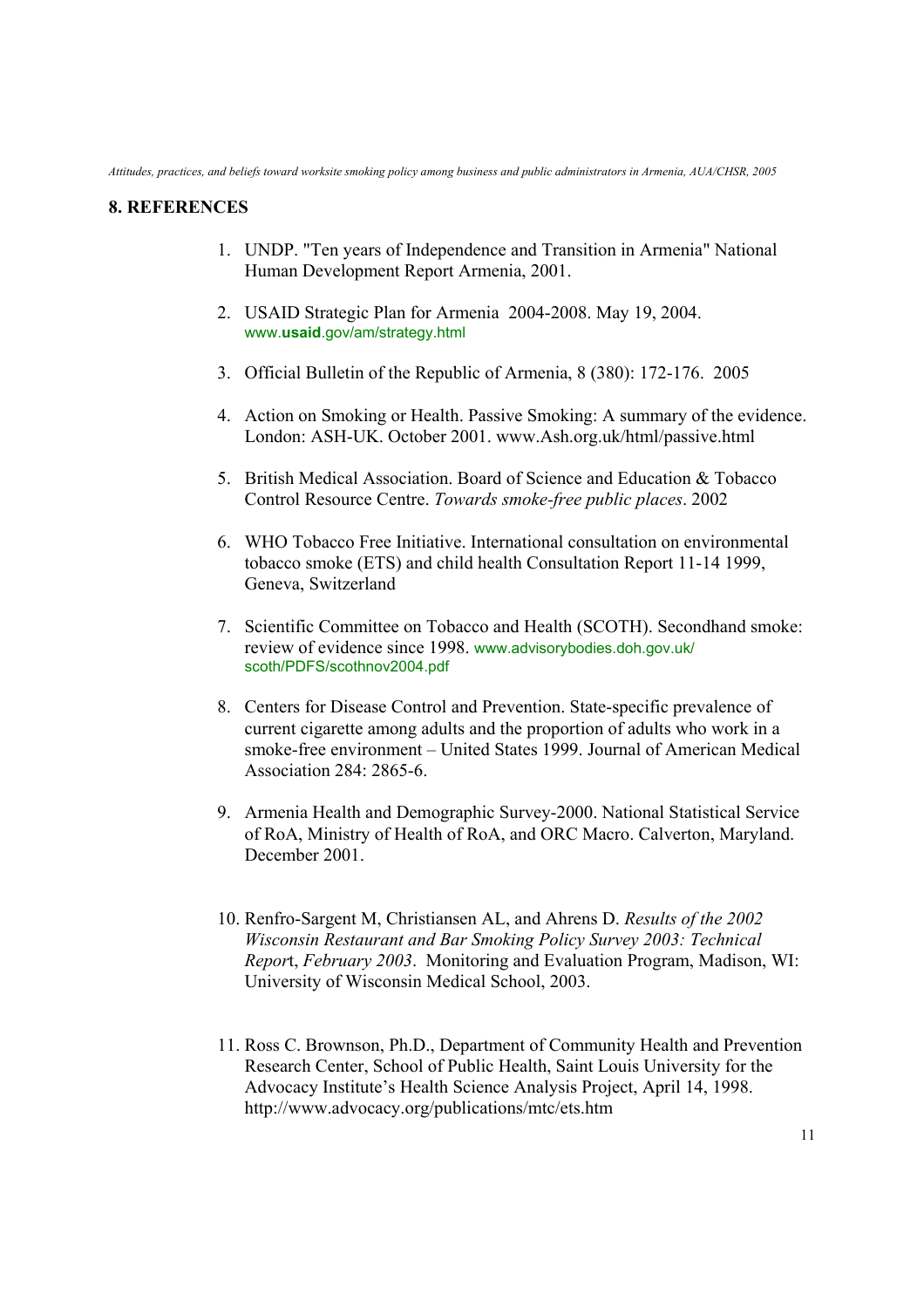12. Juan Carlos Melero. EDEX Community Resources Centre (Spain). Smoking prevention policies in European countries and companies. Source: www.ensp.org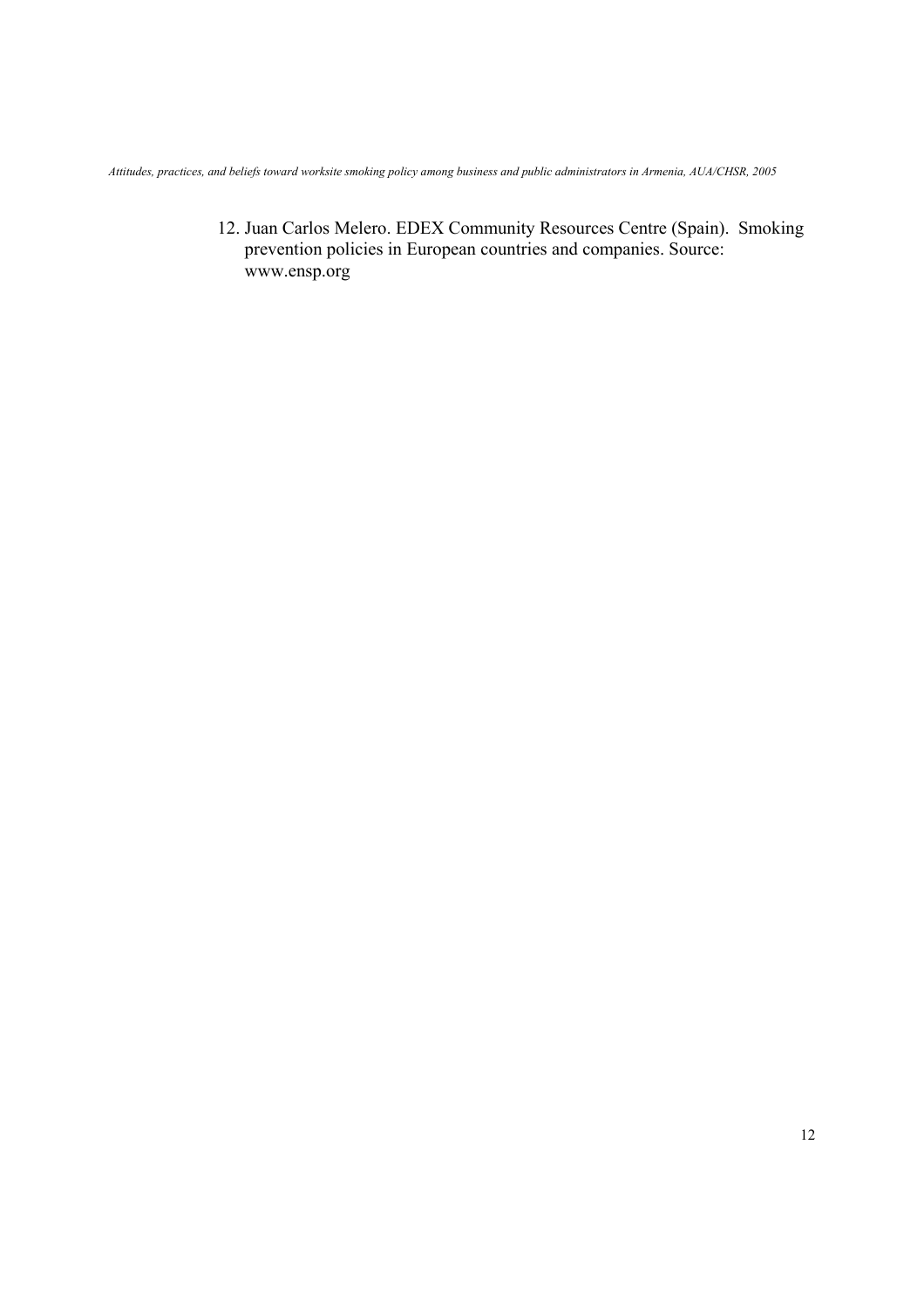# *Tables 1-7.*

*Table* 1*.* Stratified survey sample: desired vs. actual

| City     | Population* |         | Sample size |
|----------|-------------|---------|-------------|
|          |             | Desired | Actual      |
| Yerevan  | 1,103488    | 196     | 193         |
| Gyumri   | 159117      | 29      | 32          |
| Vanadzor | 107394      | 20      | 18          |
| Total    | 1,369999    | 245     | 243         |

\*2001 Census, National Statistical Service, RoA.

|  | Table 2. Response rates in the survey strata. |  |  |  |
|--|-----------------------------------------------|--|--|--|
|--|-----------------------------------------------|--|--|--|

| <b>Strata</b>   | interview<br>% $(n)$ | is closed<br>% $(n)$ | Completed Institution Institution does Respondent Incomplete<br>not meet<br>inclusion<br>criteria $\%$ (n) | is not<br>available<br>$\%$ (n) | interview<br>% $(n)$ | Refusal<br>$\%$ (n) |
|-----------------|----------------------|----------------------|------------------------------------------------------------------------------------------------------------|---------------------------------|----------------------|---------------------|
| Education       | 77.0(47)             | 6.6(4)               |                                                                                                            | 1.6(1)                          | 3.3(2)               | 11.5(7)             |
| Medical         | 92.7(51)             | 1.8(1)               | 1.8(1)                                                                                                     | 1.8(1)                          |                      | 1.8(1)              |
| <b>State</b>    | 100(18)              |                      |                                                                                                            |                                 |                      |                     |
| <b>Business</b> | 58.1(104)            | 6.7(12)              | 12.8(23)                                                                                                   | 8.4(15)                         | 2.2(4)               | 11.7(21)            |
| Cultural        | 78.8 (26)            | 9.1(3)               | 12.1(4)                                                                                                    |                                 |                      |                     |
| <b>Total</b>    | 71.1(246)            | 5.8(20)              | 8.1(28)                                                                                                    | 4.9(17)                         | 1.7(6)               | 8.4(29)             |

*Table 3.* Respondents by type of institutions and number of employees (n=243)

| <b>Type of institution</b> | Number of permanent employees % (n) |           |           |            |           |
|----------------------------|-------------------------------------|-----------|-----------|------------|-----------|
|                            | $\leq 15$                           | $15 - 25$ | $26 - 50$ | $51 - 100$ | $100+$    |
| Private                    |                                     |           |           |            |           |
| $(n=117)$                  |                                     | 38.5 (45) | 19.7(23)  | 13.7(16)   | 28.2(33)  |
| State/municipal            |                                     |           |           |            |           |
| $(n=117)$                  | 2.6(3)                              | 11.1(13)  | 15.4(18)  | 25.6(30)   | 45.3(53)  |
|                            |                                     |           |           |            |           |
| Mixed (private and state)  |                                     |           |           |            |           |
| $(n=5)$                    |                                     | 20.0(1)   |           | 20.0(1)    | 60.0(3)   |
| Other <sup>2</sup>         |                                     |           |           |            |           |
| $(n=4)$                    | 25.0(1)                             | 25.0(1)   | 25.0(1)   |            | 25.0(1)   |
| <b>Total</b><br>$(n=243)$  | 1.6(4)                              | 24.7(60)  | 17.3(42)  | 19.3(47)   | 37.0 (90) |

<sup>2</sup> The institutions that were not identified as state, private or mixed property.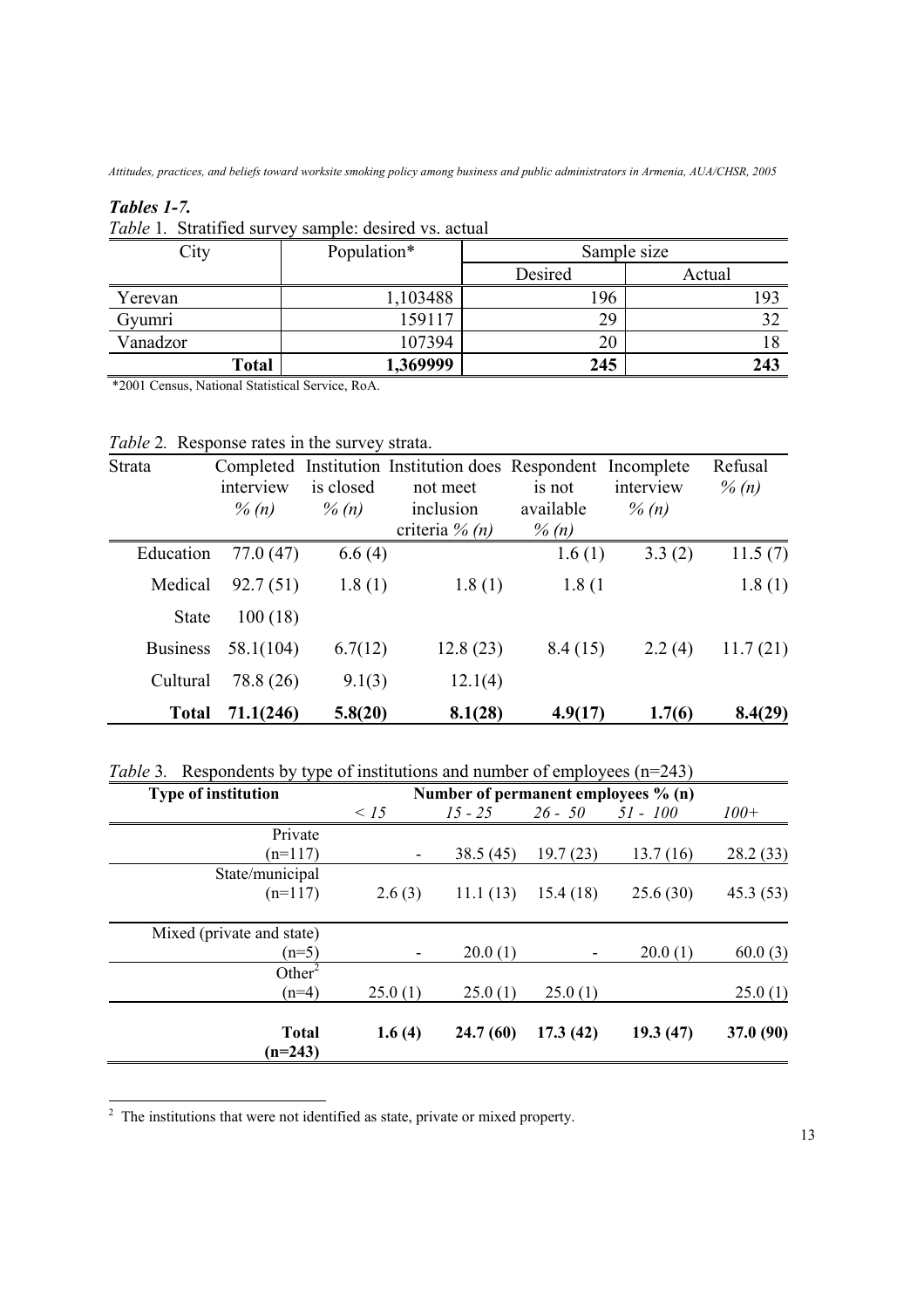*Attitudes, practices, and beliefs toward worksite smoking policy among business and public administrators in Armenia, AUA/CHSR, 2005* 

|              | Table 4. Respondents by genuer and smoking status $(n-241)$<br>Female $\%$ (n) | Male $\%$ (n) | Total          |
|--------------|--------------------------------------------------------------------------------|---------------|----------------|
| Non-smokers  | $90.4\%$ (75)                                                                  | $51.3\%$ (81) | $64.7\%$ (156) |
| Daily smoker | $9.6\%$ (8)                                                                    | 48.7% (77)    | $35.3\%$ (85)  |
|              | 83<br>Total                                                                    | 158           | 241            |

*Table 4.* Respondents by gender and smoking status (n=241)

| Table 5. Attitudes toward smoke-free policy among survey participants |  |  |  |  |  |  |
|-----------------------------------------------------------------------|--|--|--|--|--|--|
|-----------------------------------------------------------------------|--|--|--|--|--|--|

| Statement:                                                                                              | Strongly<br>agree<br>$\%$ (n) | Agree<br>$\%$ (n) | Neither<br>agree nor<br>disagree<br>% $(n)$ | Disagree<br>$\%$ (n) | Strongly<br>disagree<br>$\%$ (n) |
|---------------------------------------------------------------------------------------------------------|-------------------------------|-------------------|---------------------------------------------|----------------------|----------------------------------|
| Indoor smoking should be<br>banned in all health,<br>educational and cultural<br>institutions $(n=242)$ | 78.6(191)                     | 16.9(41)          | 1.2(3)                                      | 2.9(7)               | 0.4(1)                           |
| Indoor smoking should be<br>banned in all state and<br>private institutions $(n=242)$                   | 60.5(147)                     | 20.2(49)          | 8.3(20)                                     | 9.1(22)              | 1.7(4)                           |
| Smoking should be<br>allowed only outdoors                                                              | 36.6(89)                      | 32.9(80)          | 9.9(24)                                     | 18.9(46)             | 1.6(4)                           |
| Smoking areas should be<br>designated at all worksites<br>$(n=243)$                                     | 52.3(127)                     | 35.4(86)          | 3.3(8)                                      | 6.2(15)              | 2.9(7)                           |
| Smoking areas should have<br>a separate ventilation<br>system                                           | 58.0 (141)                    | 37.0(90)          | 0.8(2)                                      | 4.1(10)              |                                  |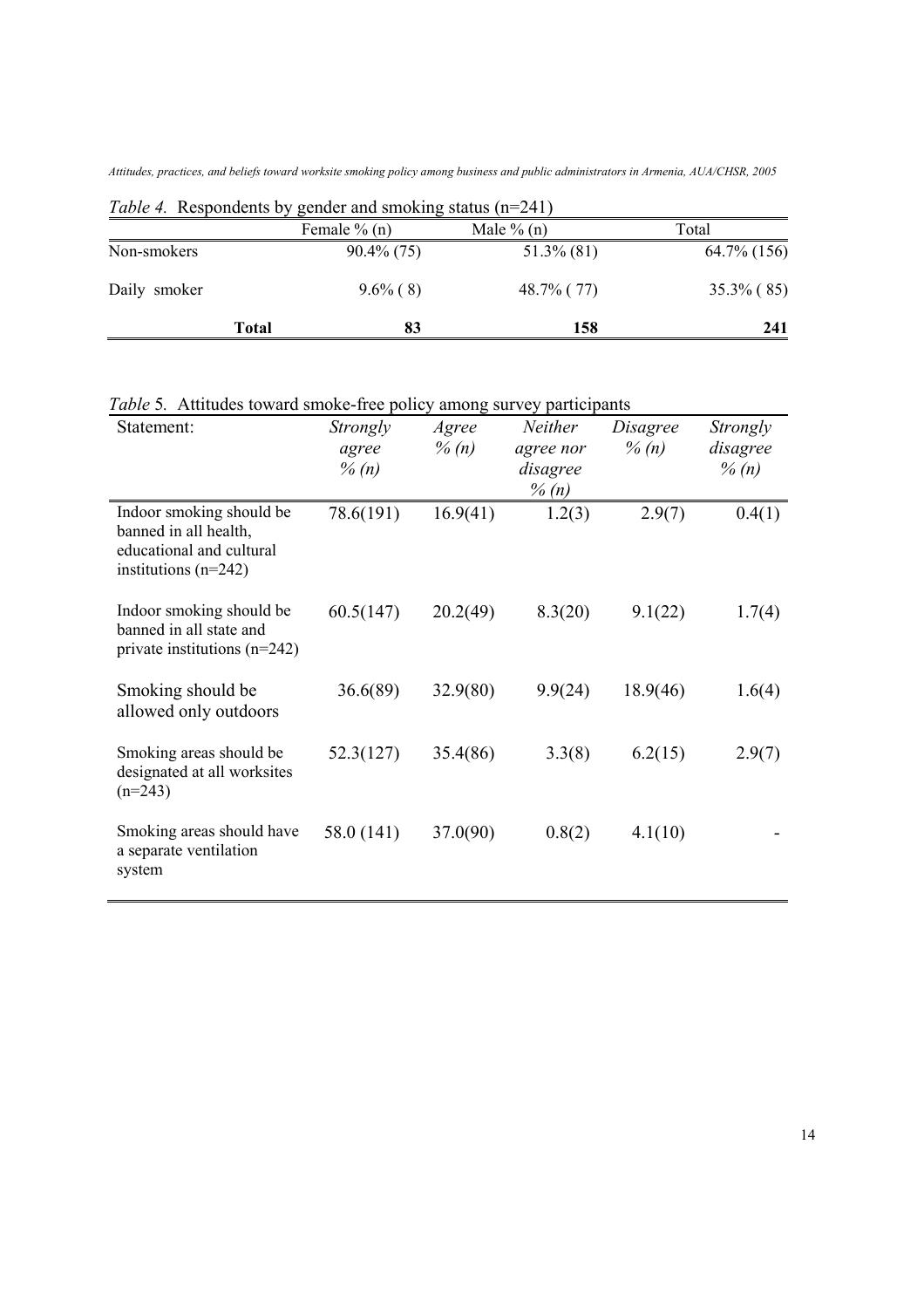*Attitudes, practices, and beliefs toward worksite smoking policy among business and public administrators in Armenia, AUA/CHSR, 2005* 

| <i>lable</i> 6. Indoor smoking should be banned in all state and private institutions |                               |                   |                                              |                      | $(n=242)$                       |
|---------------------------------------------------------------------------------------|-------------------------------|-------------------|----------------------------------------------|----------------------|---------------------------------|
| Smoking status                                                                        | Strongly<br>agree<br>$\%$ (n) | Agree<br>$\%$ (n) | Neither<br>agree nor<br>disagree<br>$\%$ (n) | Disagree<br>$\%$ (n) | Strongly<br>disagree<br>% $(n)$ |
| Non-smokers<br>$(n=157)$                                                              | 65.6(103)                     | 23.6(37)          | 4.5(7)                                       | 4.5(7)               | 1.9(3)                          |
| Daily smokers<br>$(n=85)$                                                             | 51.8(44)                      | 14.1(12)          | 15.3(13)                                     | 17.6(22)             | 1.7(4)                          |

*Table 6.* Indoor smoking should be banned in all state and private institutions (n=242)

*Table 7.* Fines and other punitive measures to enforce smoking ban would be helpful to reduce exposure to tobacco smoke at workplaces (n=240)

| Smoking status         | Strongly<br>agree<br>$\%$ (n) | Agree<br>$\%$ (n) | Neither<br>agree nor<br>disagree<br>$\%$ (n) | Disagree<br>$\%$ (n) | Strongly<br>disagree<br>$\%$ (n) |
|------------------------|-------------------------------|-------------------|----------------------------------------------|----------------------|----------------------------------|
| Non-smokers $(n=155)$  | 21.3(33)                      | 34.8(54)          | 7.1(11)                                      | 27.7(43)             | 9.0(14)                          |
| Daily smokers $(n=85)$ | 16.5(14)                      | 16.5(14)          | 5.9(5)                                       | 36.5(31)             | 24.7(21)                         |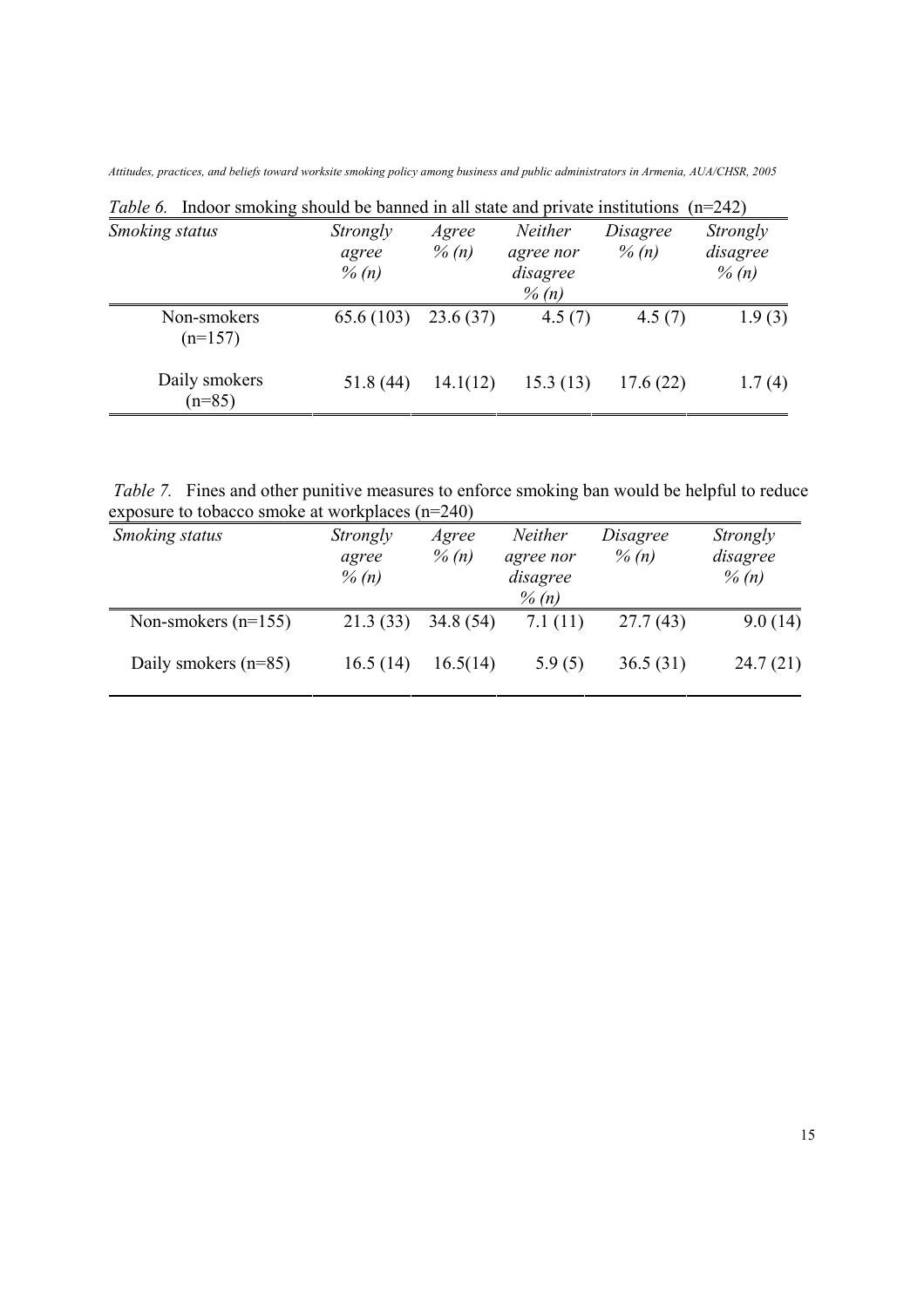# *Figures 1-6.*

*Figure 1.* Awareness of the state law regulation smoking at workplaces among the administrators of private and public institutions



*Figure 2.* Worksite smoke-free practices (n=243)

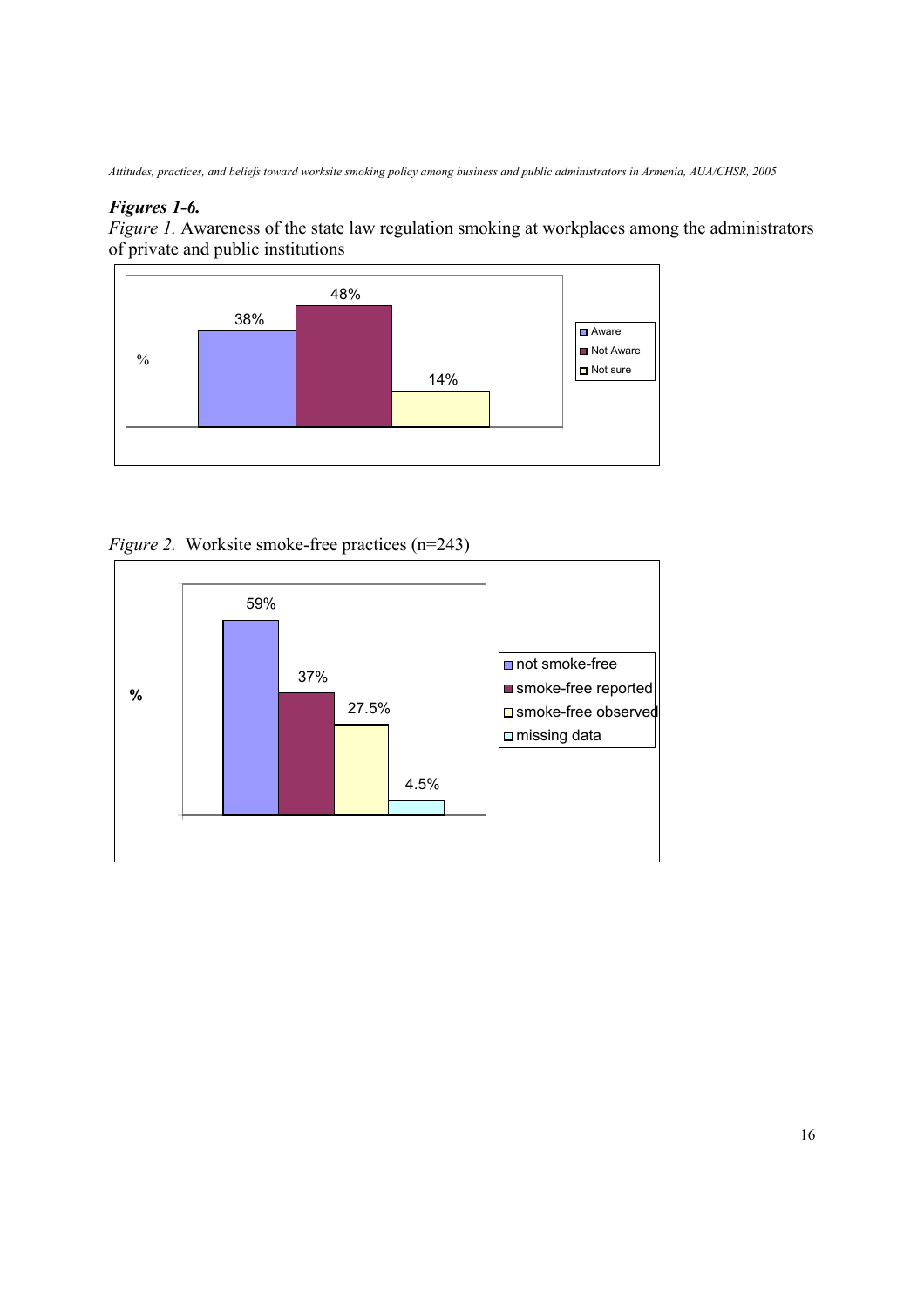

*Figure 3.* Smoking-related practices by type of institutions.

*Figure 4*. Compliance with smoke-free policy by type of institutions. [Question: Has anybody smoked in your office during past two weeks, including yourself?]

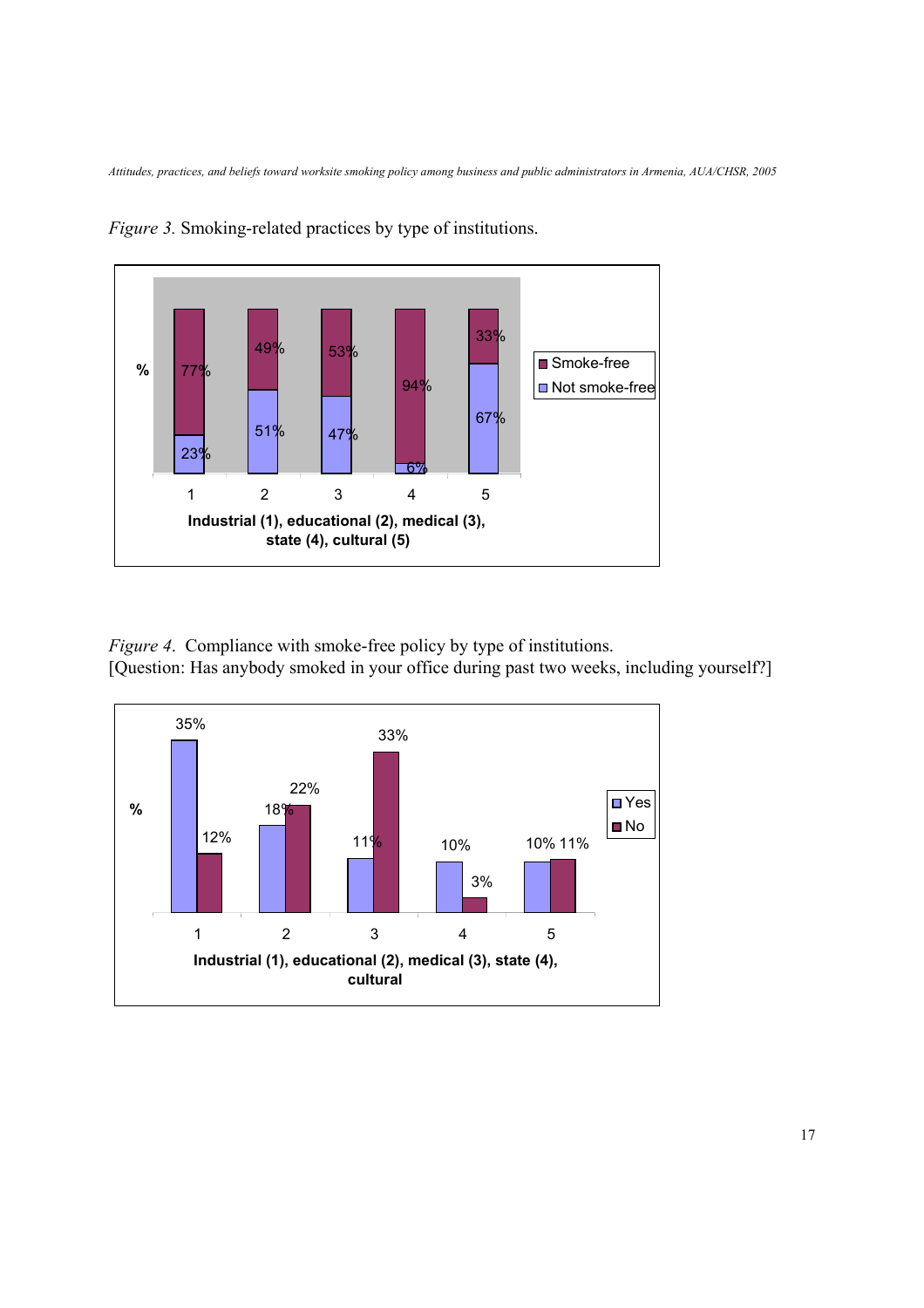

*Figure 5.* Reinforcing factors for adoption of smoke-free policy

*Figure 6.* The perceived importance of a state law in adoption of a smoke-free policy [Question: Can a state law assist in adoption of a smoke-free policy at your workplace?]

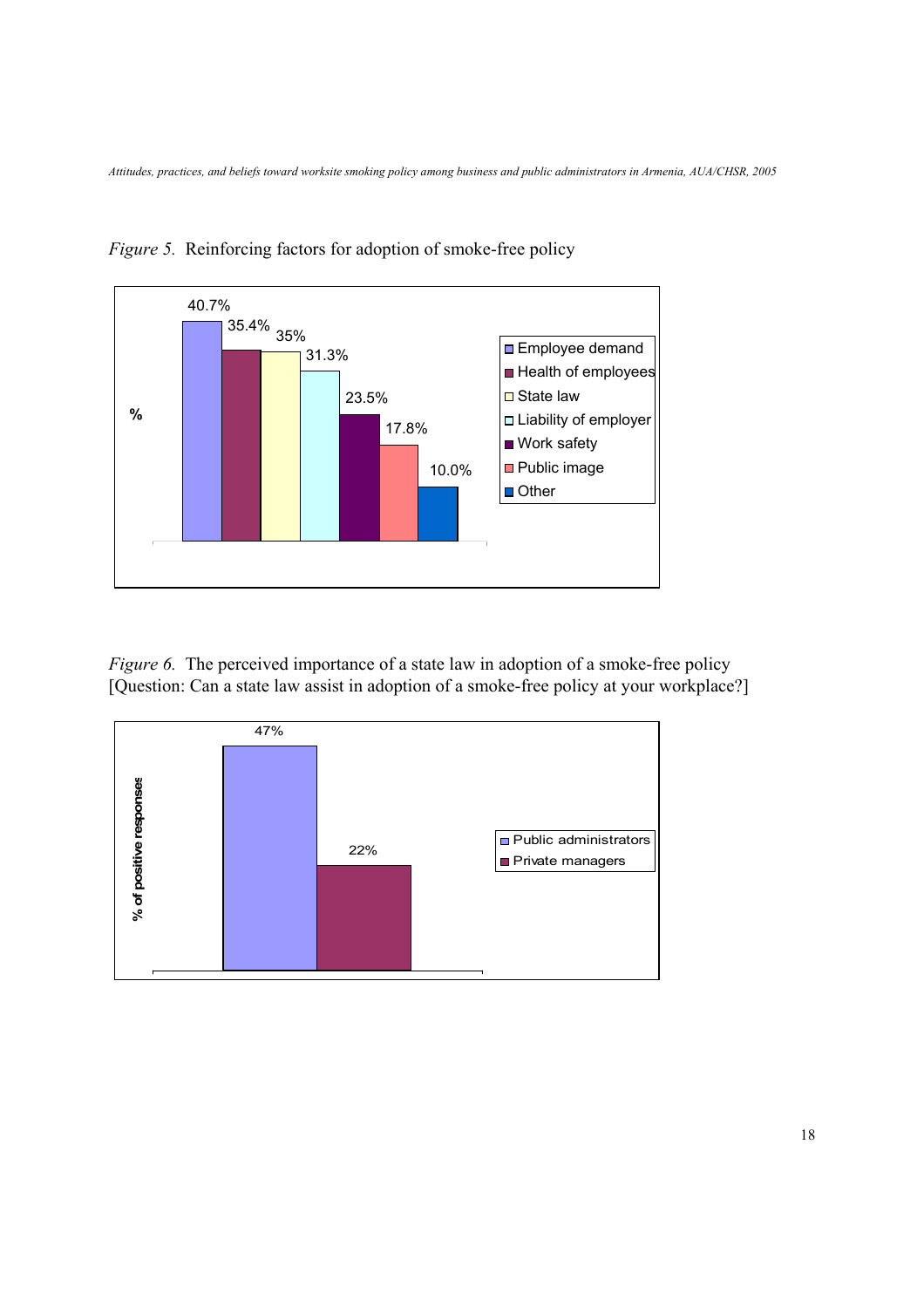#### *Attachment 1.*

#### **FOCUS GROUP DISCUSSION MODERATOR GUIDE**

### FOCUS GROUP DISCUSSION WITH BUSINESS MANAGERS AND PUBLIC ADMINISTRATORS

This guide is divided into 5 sections. The guide is designed for 1.5 hour discussion with middle-level managers. It covers the following areas:

- 1. Knowledge and awareness about adverse effects of passive smoking
- 2. Attitudes toward smoking at workplace
- 3. Existing non-smoking policies
- 4. Adherence to existing non-smoking policy
- 5. Attitude to changing the policy
- 6. Beliefs about enforcement of law
- 7. Knowledge of law/FCTC

### I. Introduction.

To explain the purpose and format of the FGD and receive their verbal consent for participation.

Hello! My name is . Thank you for your agreement to participate in the discussion. The American University of Armenia is conducting this study on behalf of the International Development Research Center, Canada. The purpose of the meeting today is to get know your opinions that are very important and valuable in planning the future survey regarding the smoking policies at workplaces in Armenia. Your responses will help to identify feasible options and potential obstacles for the future implementation of the mentioned policies. The discussion will last approximately 1,5 hour and will be recorded for the further detailed analysis.

Your individual responses will remain confidential. Only aggregate/summary data will be used in the further research. The participation in this discussion is completely voluntary. It is your right to withdraw whenever you want; nothing will consequently happen.

Please feel free to share and present your any opinion on the discussion questions, because all different opinions are equally important and respected.

 Here is the card with contact information for the research team. If you have any questions or problems related to the study you are welcome to contact the office.

Can we start? Thank you. Please introduce yourselves, and we will start.

II. Awareness of ETS.

Could you please define what is environmental tobacco smoke (ETS)?

*Probe*: passive smoking? Probe: inhaling smoke from other people's cigarettes?

What are proven adverse effects of ETS?

What other problems related to involuntary smoking at workplace can be mentioned other than health?

*Probe*: else? (human rights? Work safety? Liability of employee?)

III. Attitude toward non-smoking policy &Practices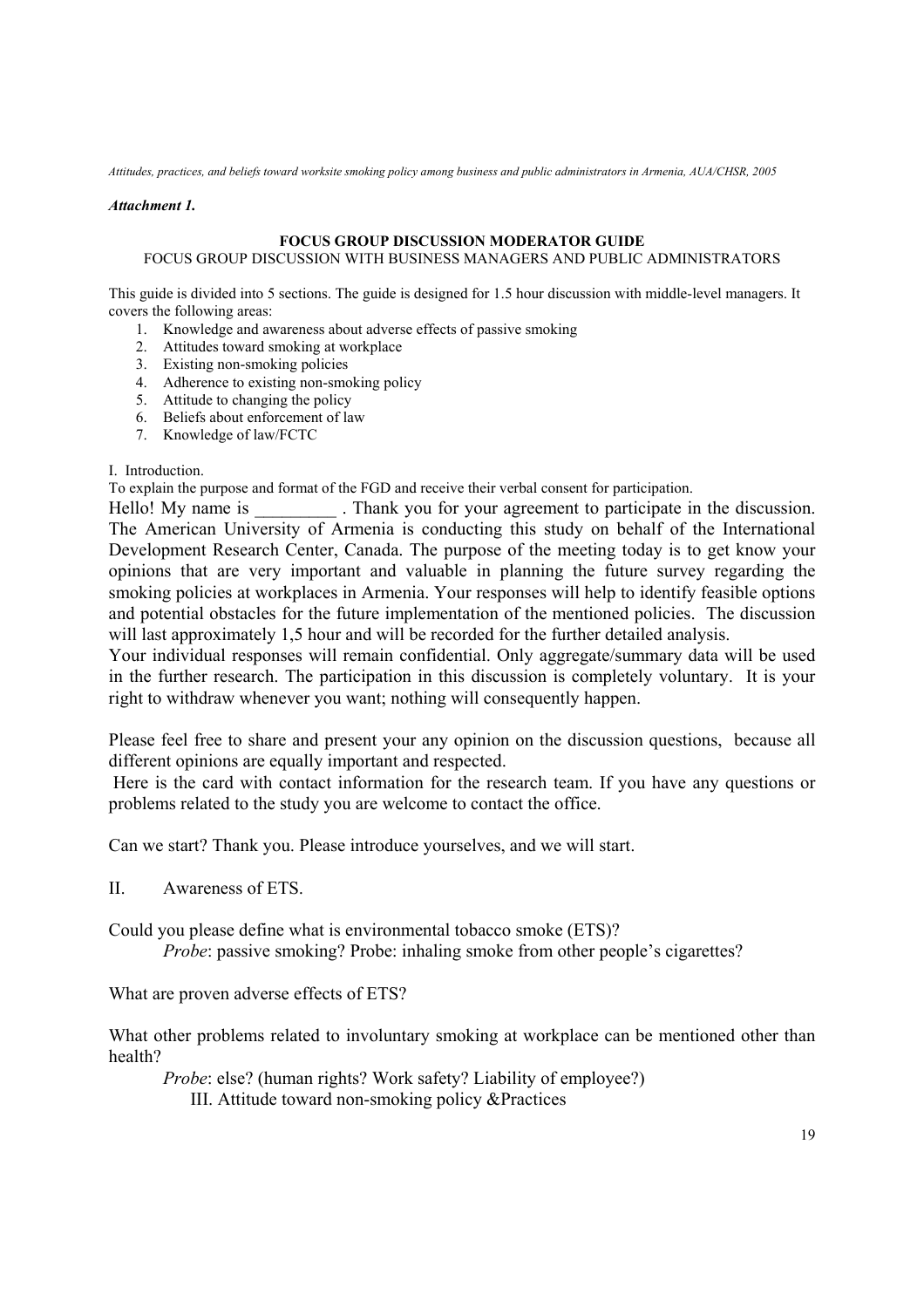Do you think that smoking should not be allowed in indoor work areas? *Probe*: do you think that smoking should be not allowed at all areas, in some areas, or not allowed at all?

Would you please describe the existing practices on smoking at your workplace? *Probe*: Is smoking is allowed at all areas, in some areas, or not allowed at all? *Probe:* Would you say your workplace is very smoky, somewhat smoky or not very smoky?

Are you aware of any formal non-smoking policy/regulation at your workplace? What is that like?

Are you aware of a voluntary/ any policy at your workplace?

Would you prefer having a stricter policy at your workplace? Why? Why not? *Probe*: would you prefer no change of a policy at your workplace? Why? Why not?

Could you please mention any example of a workplace with non-smoking policy that you are aware? More examples (including local settings)?

Would you like to work at such places? Why? Why not?

Who in your opinion shall be responsible for introducing non-smoking policy at workplace?

Who shall be responsible for enforcing and adhering to non-smoking policy at the workplace?

*Probe:* What kind of administrative measures would work for enforcing and adhering the policy? Could you bring an example please?

An opinion exists, that Armenians doesn't adhere the law so laws exists independently of practice. What is needed to be changed for successful enforcement of a law in general? Tobacco control law in particular?

One of the most important reasons why we are having today this meeting is we want the law to be feasible. How can the rights of both smokers and non-smokers be respected and at the same time no additional expenses be placed to the employers like sophisticated systems of ventilation for specially designated areas for smoking. What options seem to be the most applicable in your opinion? Probe: other options?

### IV. Awareness of FCTC/Law

Are you aware of the Armenian law that prohibits smoking at workplaces?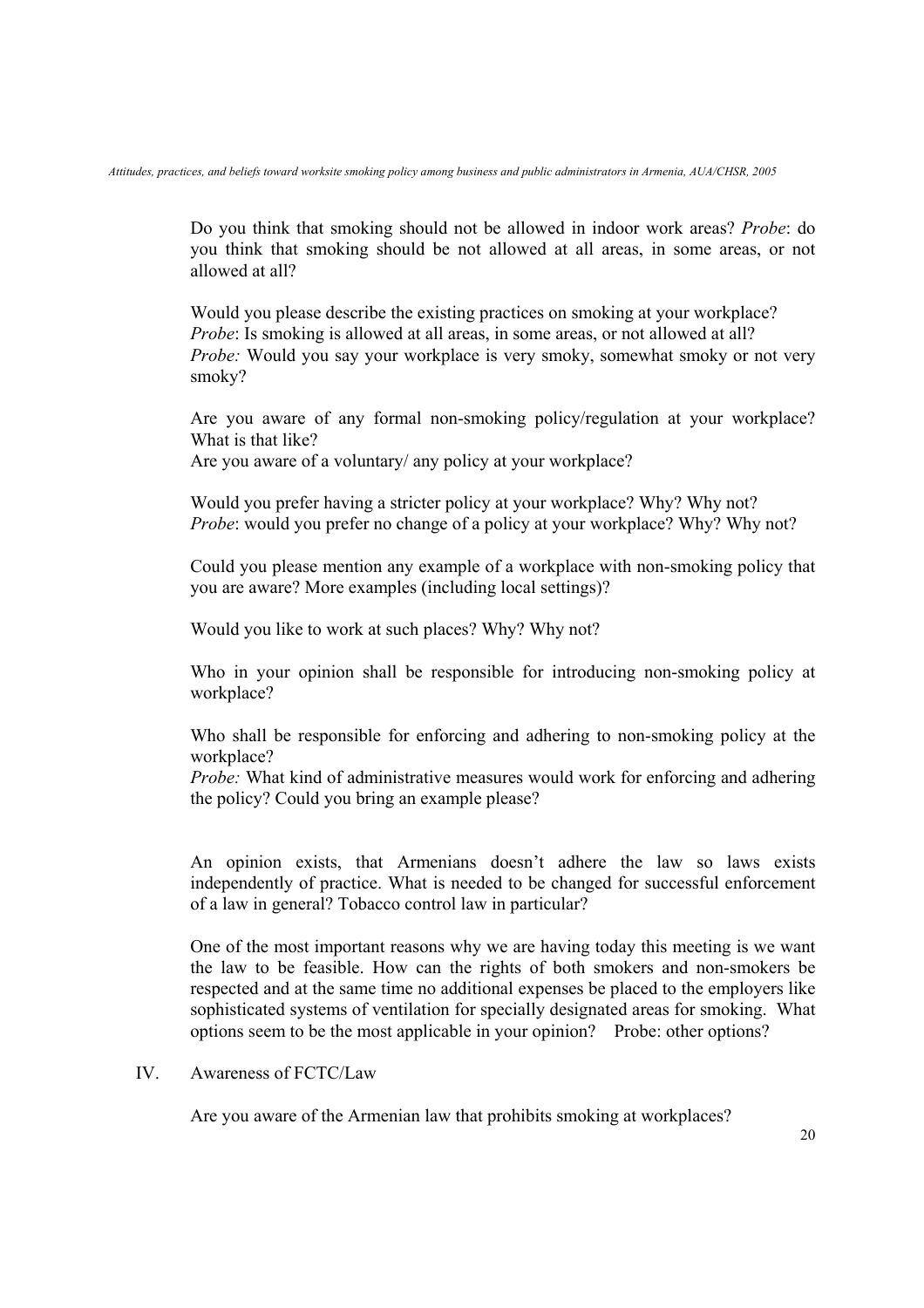If such law will be enacted, will it work? Why? Why not?

How easy is to introduce any change in regulations/policy at your workplace? At your workplace, what would be needed to make and sustain the change?

Are you aware of the international treaty on regulation tobacco that Armenia has joint? How important and suitable this issue today in Armenian context or not? Why it's important? Why not?

What were so far information sources for you on ETS? Do you need more information? If no need in additional information, what other kinds of assistance are important for you as managers?

### V. Closure

Thank you all for your active participation. Your opinions are very important and were very helpful.

Please do not hesitate to ask questions now if any.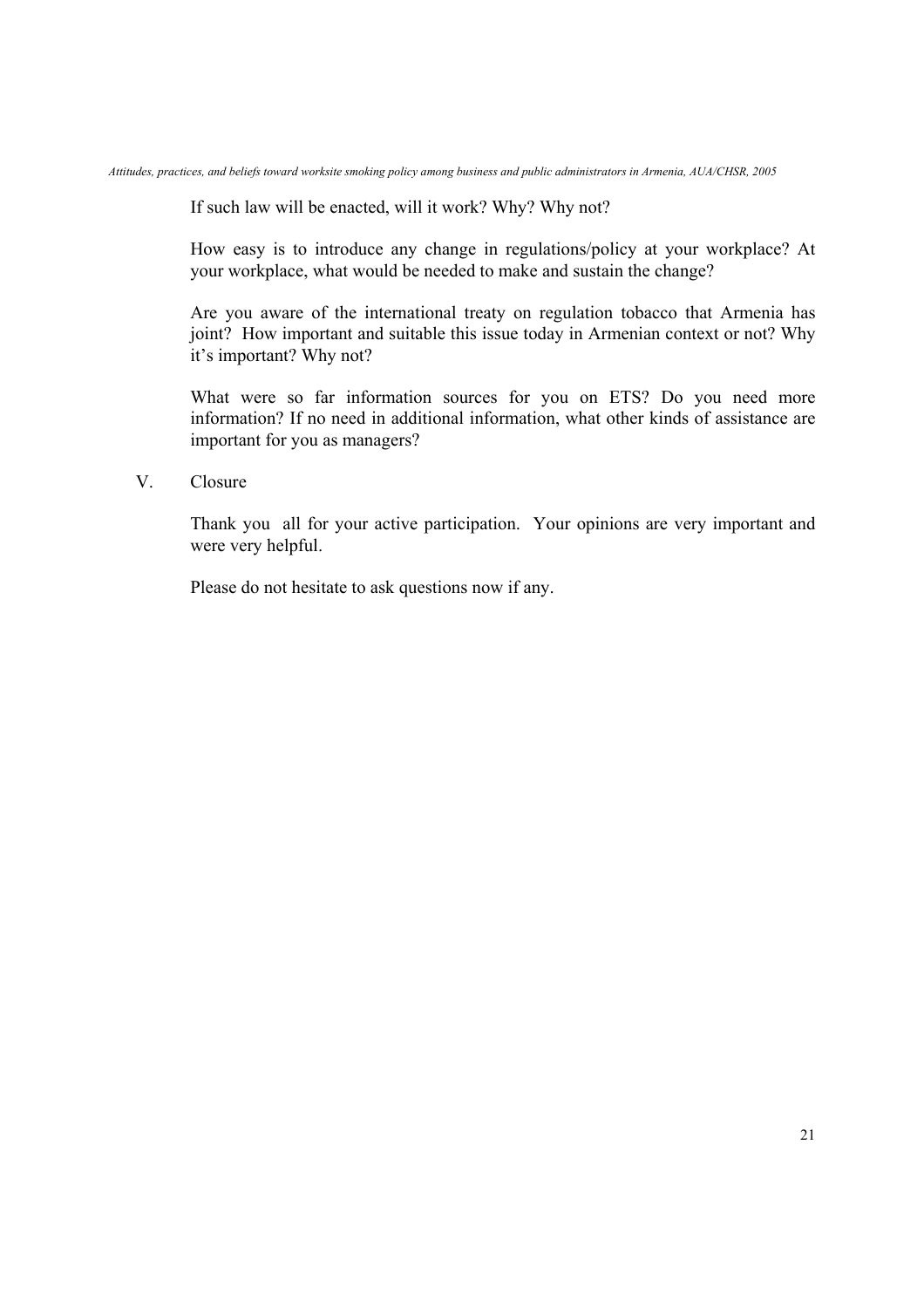*Attachment 2.* 

#### **SURVEY QUESTIONNAIRE**

#### **American University of Armenia Center for Health Services Research and Development**

### **ATTITUDES, PRACTICES, AND BELIEFS TOWARD WORKSITE SMOKING POLICY AMONG MEDIUM AND LARGE BUSINESS OWNERS AND PUBLIC ADMINISTRATORS IN ARMENIA**

**ID NUMBER** \_\_ /\_\_ \_\_ \_\_ \_/\_\_

**The coding for ID number:** 

| Digit 1       | Region ID                |
|---------------|--------------------------|
| Digit 2-3-4-5 | $\#$ of the organization |
| Digit 6       | Interviewer ID           |

### **Region ID (digit 1 in the ID number):**

| Yerevan  |  |
|----------|--|
| Gyumri   |  |
| Vanadzor |  |

*This questionnaire targets managers/administrators of private (medium and large) and state organizations.* 

### RECORD INTERVIEW DATE

| DAY. | <b>MONTH</b> | <b>YEAR</b> |
|------|--------------|-------------|
|      |              |             |
|      |              |             |
|      |              |             |

TIME INTERVIEW STARTED: \_\_ \_: \_\_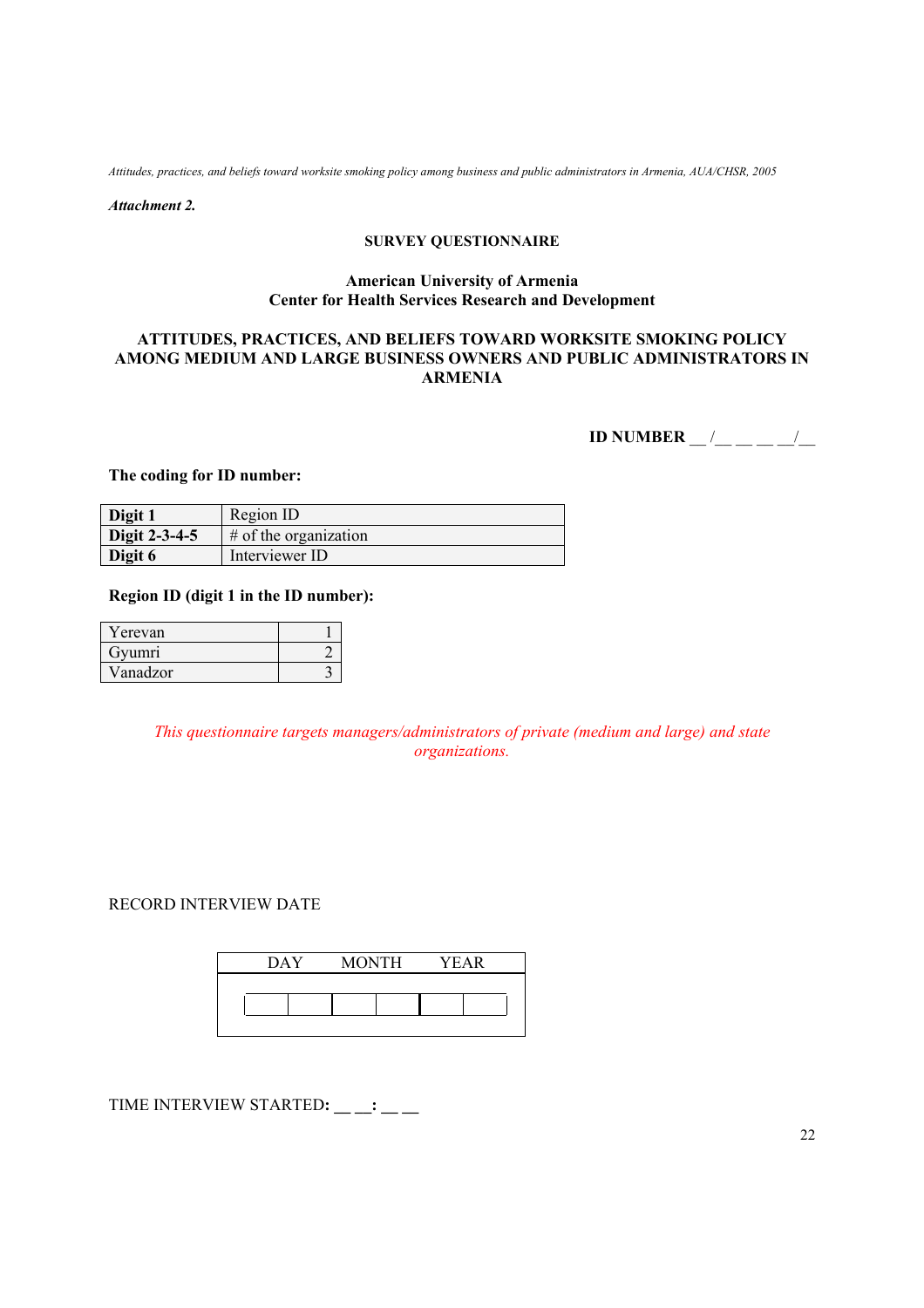### **A. GENERAL INFORMATION ABOUT ORGANIZATION**

- 1. What is your role in this institution/establishment?
	- 1. Owner
	- 2. Director / manager
	- 3. Both owner and manager
	- 4. Deputy director / Deputy manager
	- 5. Employee (non-manager)
	- 6. Other (specify)
- 2. Is this institution/enterprise
	- 1. Private property
	- 2. State/municipal property
	- 3. Both private and state
	- 4. Neither one
	- 5. Don't know/Not sure
	- 6. Other (specify)  $\qquad \qquad$
- 3. On average, what is the total number of permanent employees in your organization?
	- 1. Less than 15
	- 2. Between 15 and 25
	- 3. Between 26 and 50
	- 4. Between 51 and 100
	- 5. More than 100

# **B. ATTITUDE TOWARD WORKSITE SMOKING**

*Now I will ask you a few questions on your opinion toward smoking at workplaces. Please give us your opinion for the following statements. You can respond strongly agree, agree, neither agree nor disagree, disagree, strongly disagree.* 

- 4. Tobacco smoke contains human carcinogens.
	- 1. Strongly agree
	- 2. Agree
	- 3. Neither agree nor disagree
	- 4. Disagree
	- 5. Strongly disagree
- 5. Indoor smoking should be banned in all health, educational and cultural institutions.
	- 1. Strongly agree
	- 2. Agree
	- 3. Neither agree nor disagree
	- 4. Disagree
	- 5. Strongly disagree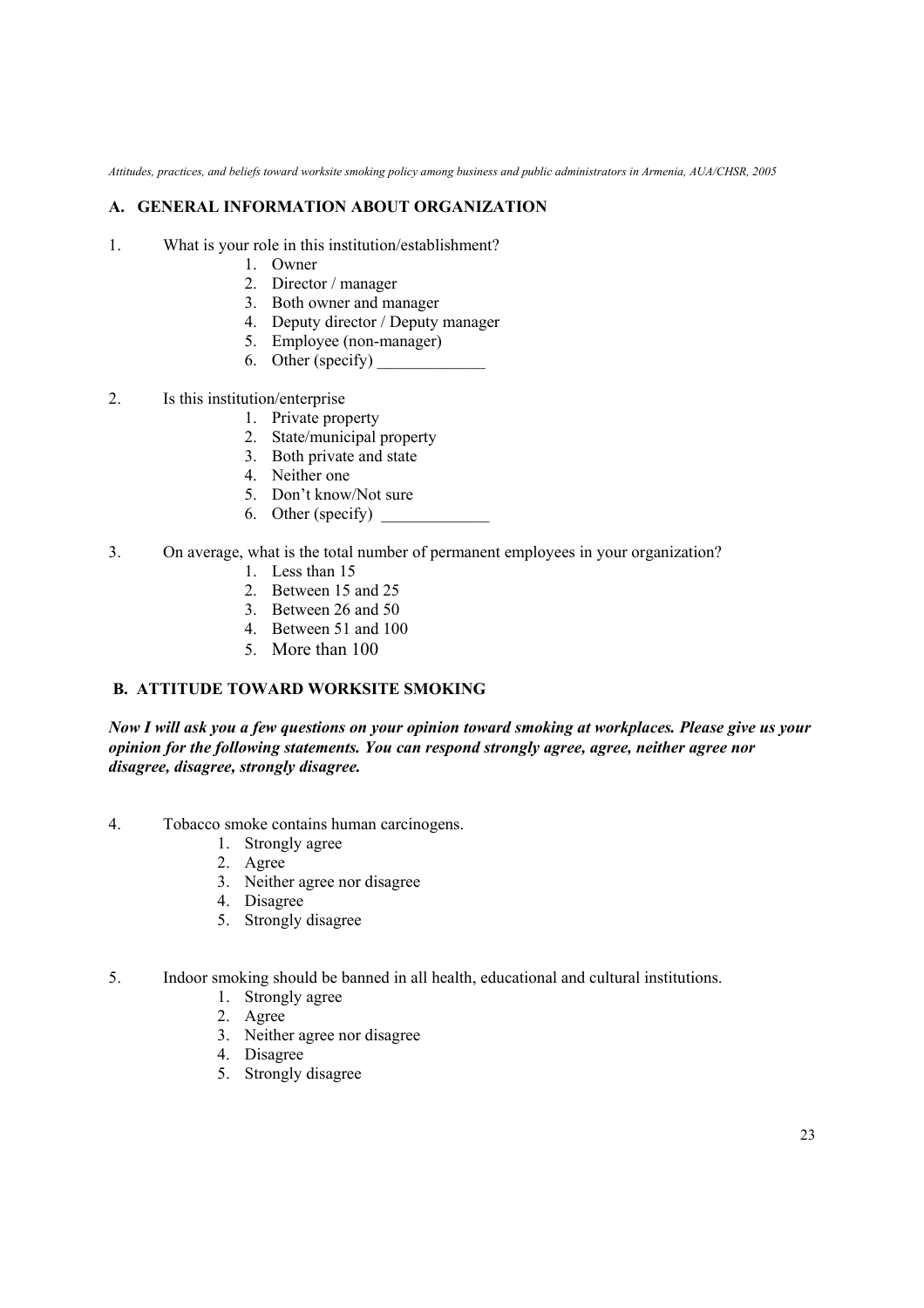- 6. Indoor smoking should be banned in all state and private institutions.
	- 1. Strongly agree
	- 2. Agree
	- 3. Neither agree nor disagree
	- 4. Disagree
	- 5. Strongly disagree

### 7. Smoking areas should be designated at all worksites.

- 1. Strongly agree
- 2. Agree
- 3. Neither agree nor disagree
- 4. Disagree
- 5. Strongly disagree
- 8. Administrators / heads of institutions are responsible for designating smoking areas at worksites.
	- 1. Strongly agree
	- 2. Agree
	- 3. Neither agree nor disagree
	- 4. Disagree
	- 5. Strongly disagree
- 9. Smoking areas should have a separate ventilation system.
	- 1. Strongly agree
	- 2. Agree
	- 3. Neither agree nor disagree
	- 4. Disagree
	- 5. Strongly disagree
- 10. Smoking should be allowed only outdoors.
	- 1. Strongly agree
	- 2. Agree
	- 3. Neither agree nor disagree
	- 4. Disagree
	- 5. Strongly disagree
- 11. Fines and other punitive measures to enforce smoking ban would be helpful to reduce exposure to tobacco smoke at workplaces.
	- 1. Strongly agree
	- 2. Agree
	- 3. Neither agree nor disagree
	- 4. Disagree
	- 5. Strongly disagree
- 12. Strong leadership is essential to ban smoking in workplaces.
	- 1. Strongly agree
	- 2. Agree
	- 3. Neither agree nor disagree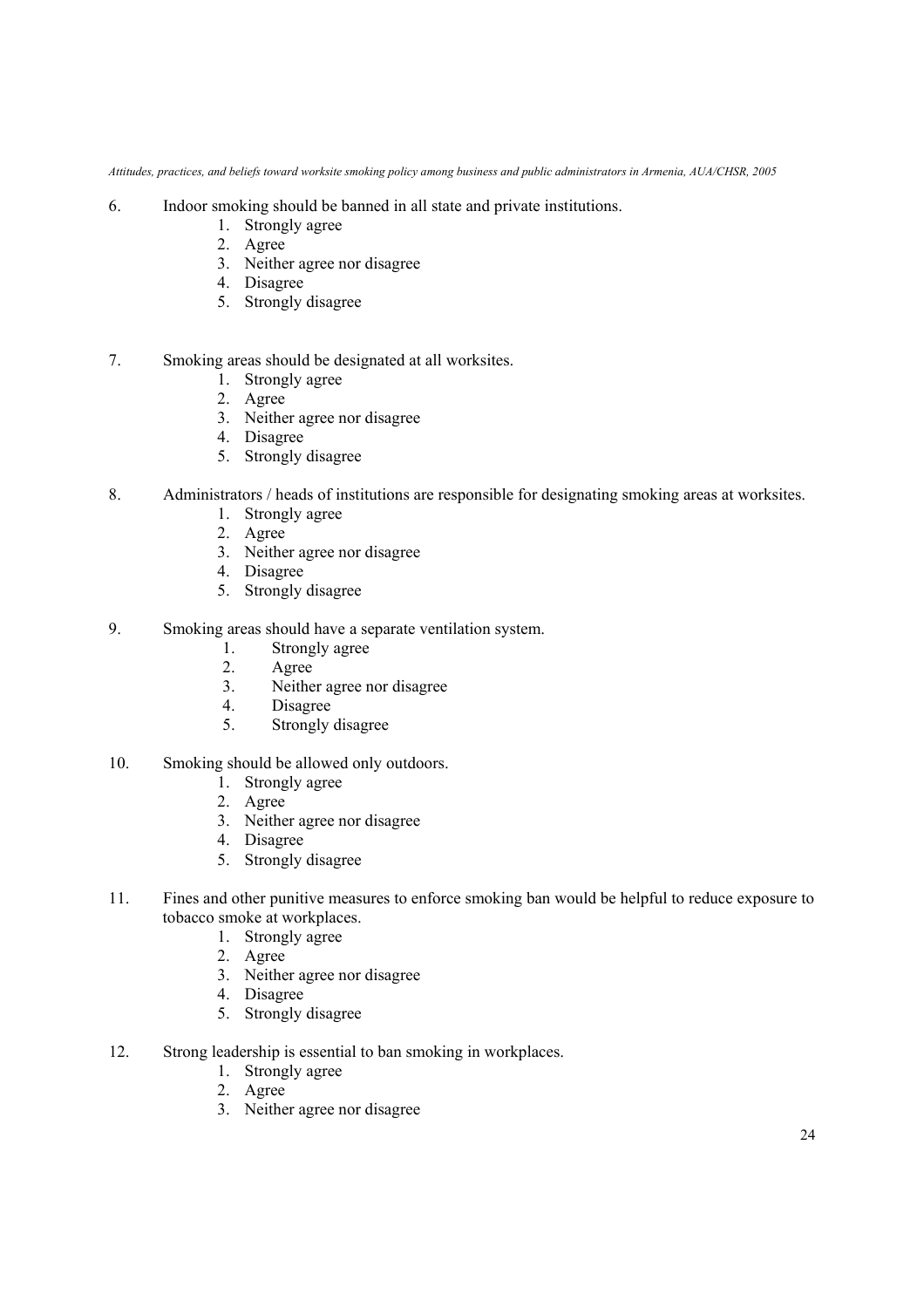- 4. Disagree
- 5. Strongly disagree

# **C. ATTITUDE / PRACTICE TOWARD SMOKING AT PARTICULAR WORKSITE**

#### *Now let's talk about smoking related issues at your institution/enterprise.*

- 13. What best describes your workplace. READ
	- 1. Plant/factory
	- 2. Service
	- 3. Education setting
	- 4. Medical setting
	- 5. State institution
	- 6. Office
	- 7. Cultural institution
	- 8. Other indoor setting (specify)
	- 88. Don't know
	- 99. Refuse to answer
- 14. Approximately what proportion of your permanent employees smoke at the workplace? READ 1. All
	-
	- 2. Most of them
	- 3. More than half
	- 4. Half
	- 5. Less than half
	- 6. Few
	- 7. None
	- 88. Don't know
	- 99. Refuse to answer
- 15. During the past two weeks has anyone smoked in your working room, including yourself?
	- 1. Yes
	- 2. No
	- 3. Didn't work in the past two weeks
	- 88. Don't know
	- 99. Refuse to answer
- 16. Does your institution have any regulation regarding worksite smoking?
	- 1. Yes
	- 2. No SKIP TO QUESTION #18
	- 88. Don't know
	- 99. Refuse to answer
- 17. Is this regulation determined by the state regulation, institutional regulation or an informal voluntary agreement?
	- 1. State
	- 2. Institutional (contracts, orders)
	- 3. Voluntary / informal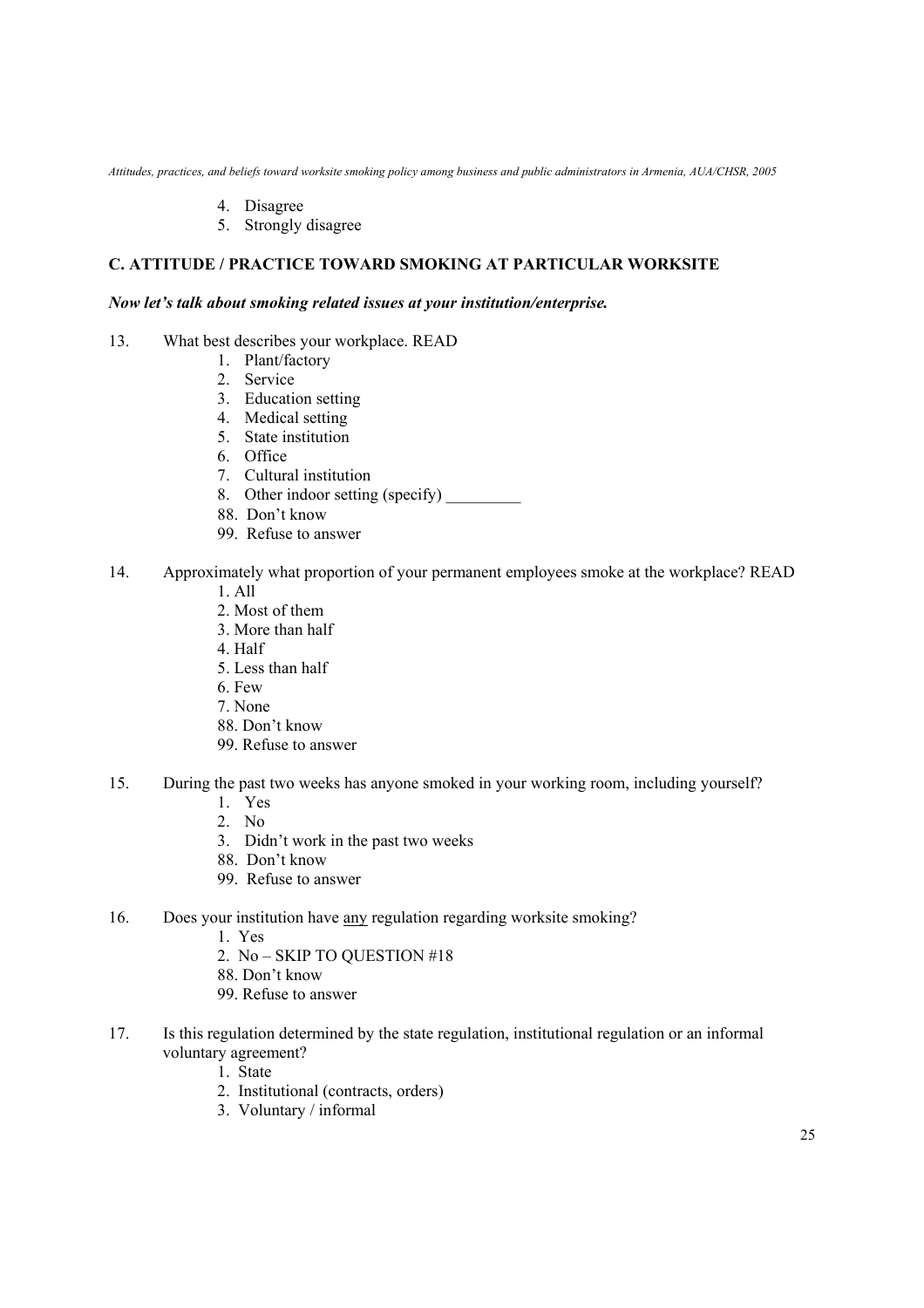### 4. Don't know

99. Refuse to answer

18-22. For each of the following areas at your workplace, please tell if smoking is currently allowed in…

| 18. | All indoor work areas?                                       | <b>Yes</b> | No.<br>$\mathcal{D}_{\mathcal{L}}$ | N/A<br>77 | DK<br>88 | RF<br>99 |
|-----|--------------------------------------------------------------|------------|------------------------------------|-----------|----------|----------|
| 19. | A hallway or lobby?                                          | 1          | 2                                  | 77        | 88       | 99       |
| 20. | A break room or cafeteria?                                   | 1          | 2                                  | 77        | 88       | 99       |
| 21. | An enclosed special smoking<br>room?                         | 1          | 2                                  | 77        | 88       | 99       |
| 22. | A separately ventilated<br>enclosed special smoking<br>room? |            | 2                                  | 77        | 88       | 99       |

23-26. Are there "No smoking" signs placed at your institution/enterprise in…?

| 23. | Indoor work areas?         | Yes. | No. | N/A<br>2 77          | DK<br>88 | RF.<br>99 |
|-----|----------------------------|------|-----|----------------------|----------|-----------|
| 24. | A break room or cafeteria? |      |     | 1 2 77 88            |          | -99       |
|     | 25. A hallway or lobby?    |      |     | $1 \t 2 \t 77 \t 88$ |          | -99       |
| 26. | Other (specify)            |      |     | 2 77                 | 88       | 99.       |

27. Would you say that your current worksite smoking policy needs to be tightened?

- 1. Definitely yes
- 2. Probably yes
- 3. Probably no
- 4. Definitely no

### 28-32. Should be smoking allowed in…

|                                |           | Yes No N/A DK RF |      |
|--------------------------------|-----------|------------------|------|
| 28. Any indoor work area?      |           | 1 2 77 88 99     |      |
| 29. A break room or cafeteria? | 1 2 77 88 |                  | - 99 |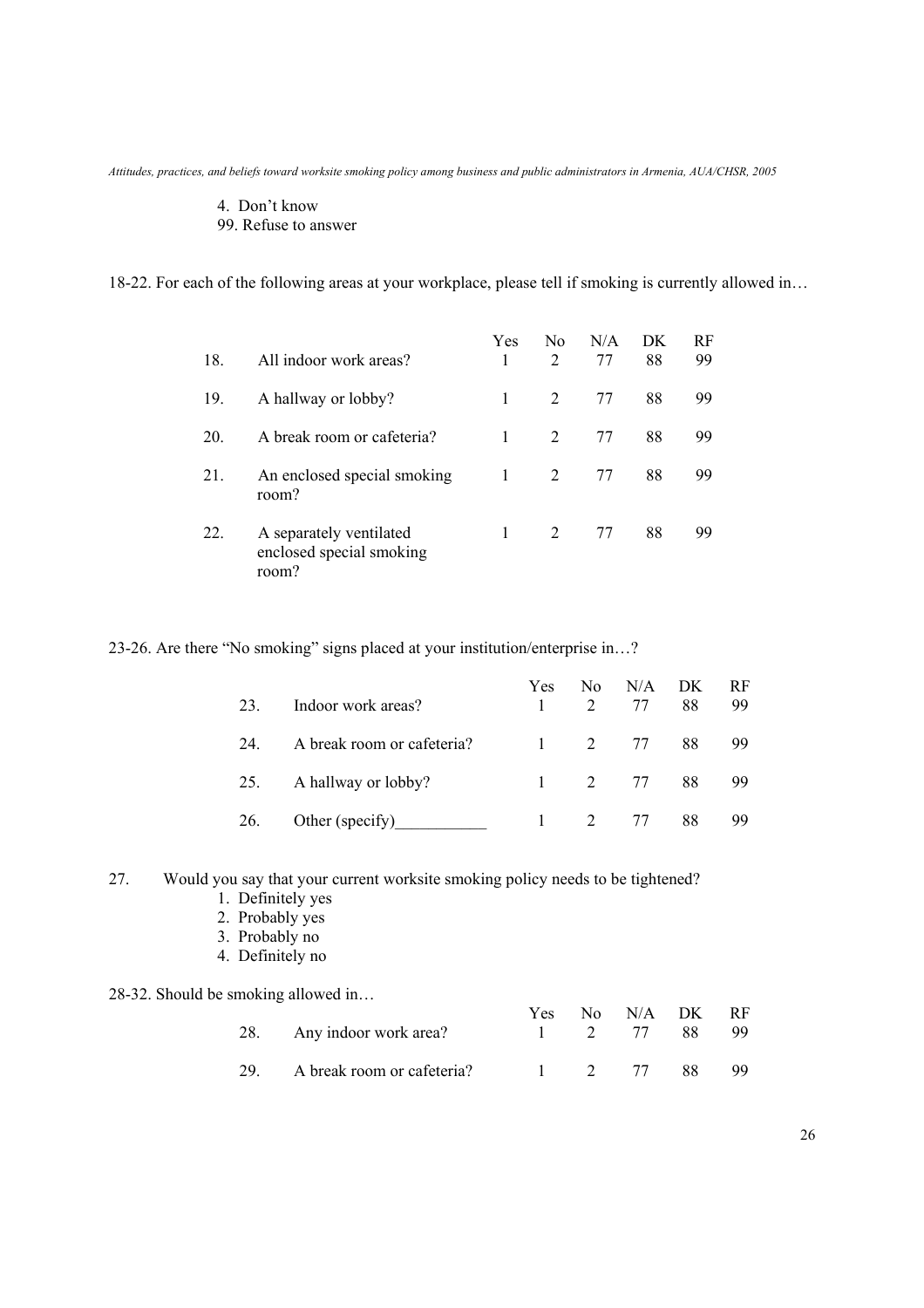| 30. | A hallway or lobby?                                          |          |      |    |    |
|-----|--------------------------------------------------------------|----------|------|----|----|
| 31. | An enclosed special smoking<br>room?                         | $\sim$ 1 | 2 77 | 88 | 99 |
| 32. | A separately ventilated<br>enclosed special smoking<br>room? |          | 2 77 | 88 | 99 |

### 33. Is your establishment completely smoke-free indoors? READ

- 1. Yes, completely smoke-free
- 2. No, not smoke-free
- 88. Don't know
- 99. Refuse to answer

|                                                                                                | Very likely | Likely         | Somewhat<br>likely | Unlikely                                                    | Very<br>unlikely                                            |
|------------------------------------------------------------------------------------------------|-------------|----------------|--------------------|-------------------------------------------------------------|-------------------------------------------------------------|
| 34. How likely that your<br>establishment will become<br>completely smoke-free in 6<br>months? |             |                | 3                  | $4 \rightarrow$<br><b>SKIP TO</b><br><b>QUESTION</b><br>#37 | $5 \rightarrow$<br><b>SKIP TO</b><br><b>QUESTION</b><br>#37 |
| 35. How likely that your<br>establishment will become<br>completely smoke-free in 3<br>months? |             |                | 3                  | $4 \rightarrow$<br><b>SKIP TO</b><br><b>QUESTION</b><br>#37 | $5 \rightarrow$<br><b>SKIP TO</b><br><b>QUESTION</b><br>#37 |
| 36. How likely that your<br>establishment will become<br>completely smoke-free in a<br>month?  |             | $\mathfrak{D}$ | 3                  | 4                                                           |                                                             |

37. What can assist in adoption a smoke-free policy at your institution? READ, CHECK ALL THAT APPLY

- 1. Public image
- 2. Health of employees
- 3. Liability of employer
- 4. Work safety
- 5. State regulation / law
- 6. Employee's request / demand
- 7. Other (specify)

38. What were / would be the barriers for adoption of the smoke-free policy? READ, CHECK ALL THAT APPLY

- 1. Lack of enforcement mechanisms (disciplinary actions, fines)
- 2. Cost of implementation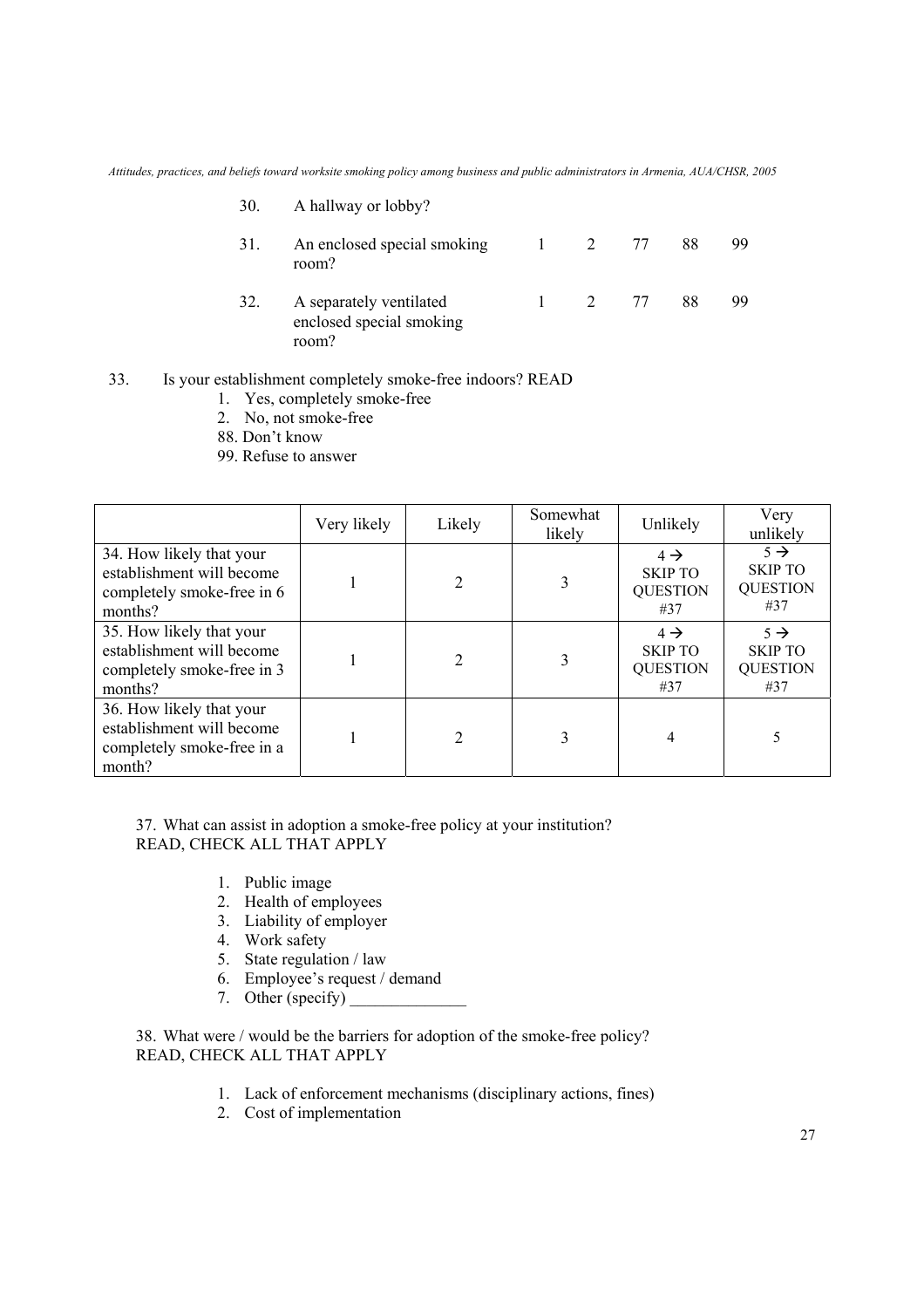- 3. Mentality / Culture of tolerance
- 4. Lack of control / follow up
- 5. Lack of space
- 6. Lack of leadership
- 7. Lack of incentives to adopt
- 8. Lack of information on the TCP law / provisions of the law
- 9. No barriers
- 10. Other (specify)
- 39. Do you think that the smoke-free policies will positively influence the work productivity in your institution?
	- 1. Definitely yes
	- 2. Probably yes
	- 3. Probably no
	- 4. Definitely no
- 40. Do you think that the restriction of smoking in your institution will have positive economic impact for the institution?
	- 1. Definitely yes
	- 2. Probably yes
	- 3. Probably no
	- 4. Definitely no
- 41. To your knowledge is there a state law regulating smoking at workplace in Armenia?
	- 1. Yes
	- 2. No  $\rightarrow$  SKIP TO QUESTION #43
	- 88. Don't know  $\rightarrow$  SKIP TO QUESTION #43
	- 99. Refuse to answer

42. Please indicate, smoking is completely prohibited by the law at…?

- READ, CHECK ALL THAT APPLY
	- 1. Educational institutions
	- 2. Medical institutions
	- 3. Governmental offices
	- 4. Cafes/restaurants
	- 5. Culture institutions (cinemas, theatres, museums)
	- 6. Private offices
	- 7. Public transportation
	- 8. All worksites
	- 9. Other (specify)
	- 88. Don't know
	- 99. Refuse to answer

# **D. PERSONAL ATTITUDE TOWARD SMOKING**

*Now let me ask you several questions regarding your own attitude toward tobacco. As you know your answers are anonymous and confidential, so please be as sincere as you can.*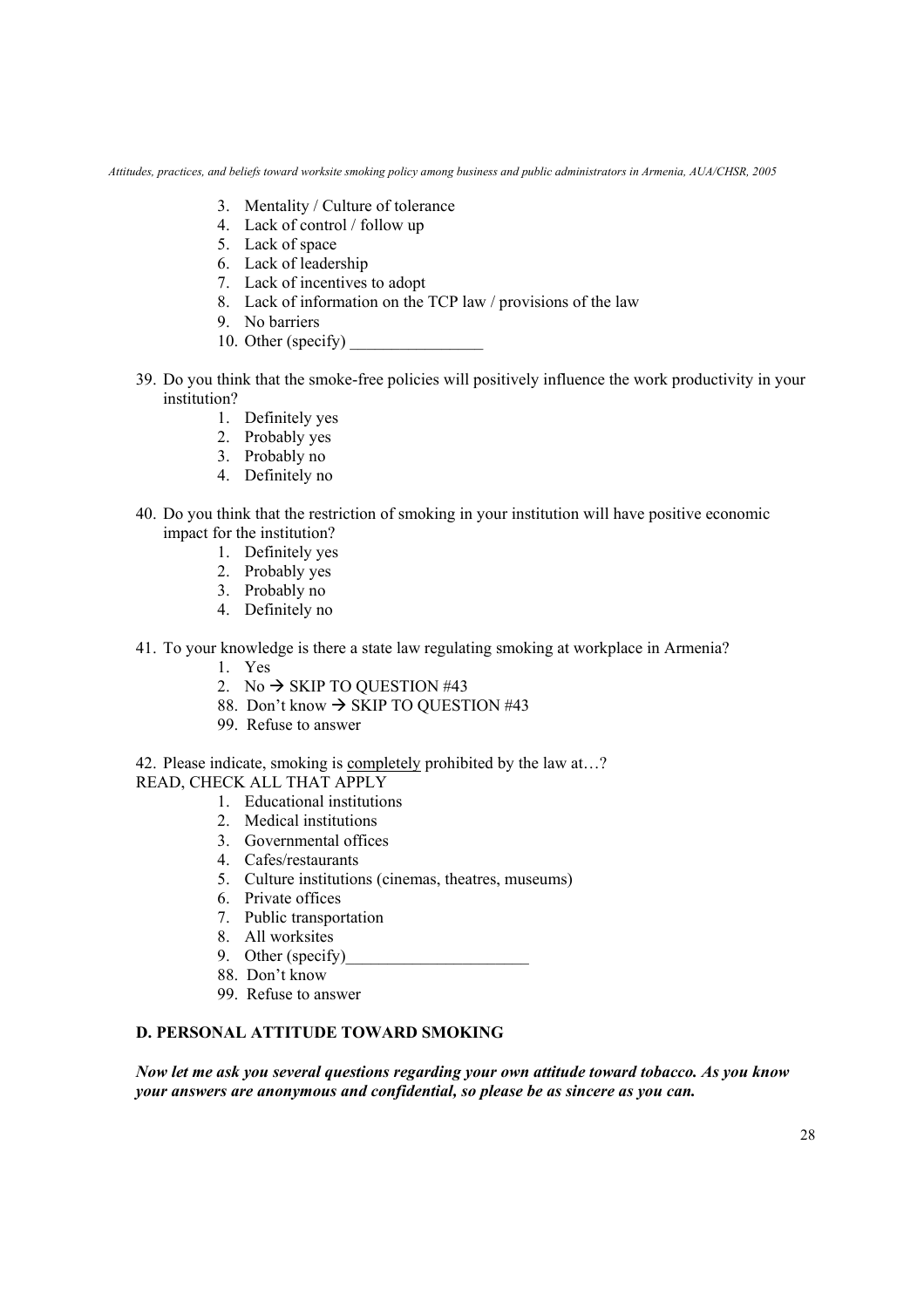- 43. Your birth date \_\_\_\_\_\_\_\_\_\_\_\_\_
- 44. Gender: \_\_\_ Female \_\_\_ Male

45. The highest education level completed:

- DON'T READ
	- 1. Incomplete secondary
	- 2. Secondary
	- 3. Incomplete higher
	- 4. Higher
	- 5. Other (specify)  $\qquad \qquad$
	- 99. Refuse to answer
- 46. Would you say that in your household:
	- 1. Smoking is completely banned for everyone?
	- 2. Smoking is generally banned for everyone?
	- 3. Smoking is allowed in some rooms only?
	- 4. There are no restrictions on smoking?
	- 5. Other (specify)

47. Have you ever smoked a cigarette (at least one)?

- 1. Yes  $\rightarrow$  GO TO THE NEXT OUESTION
- 2. No  $\rightarrow$  STOP HERE and THANK for the time and participation in the interview.
- 48. Have you smoked at least 100 cigarettes during your lifetime?
	- 1. Yes
	- 2. No  $\rightarrow$  STOP HERE and THANK for the time and participation in the interview.
	- 99. Refuse to answer
- 49. How often do you smoke currently (within last month)? READ
	- 1. Every day
	- 2. Some days
	- 3. Not at all  $\rightarrow$  SKIP TO QUESTION #56
	- 88. Don't know
	- 99. Refuse to answer
- 50. On average how many cigarettes do you smoke per day? cigarettes
- 51. How soon after you wake up do you smoke your first cigarette? READ
	- 1. Within first 5 minutes
	- 2. Within first 30 minutes
	- 3. Within first 60 minutes
	- 4. After 60 minutes
- 52. During the past 12 months, have you intentionally stopped smoking for at least one day or longer because you were trying to quit smoking?
	- 1. Yes
	- 2. No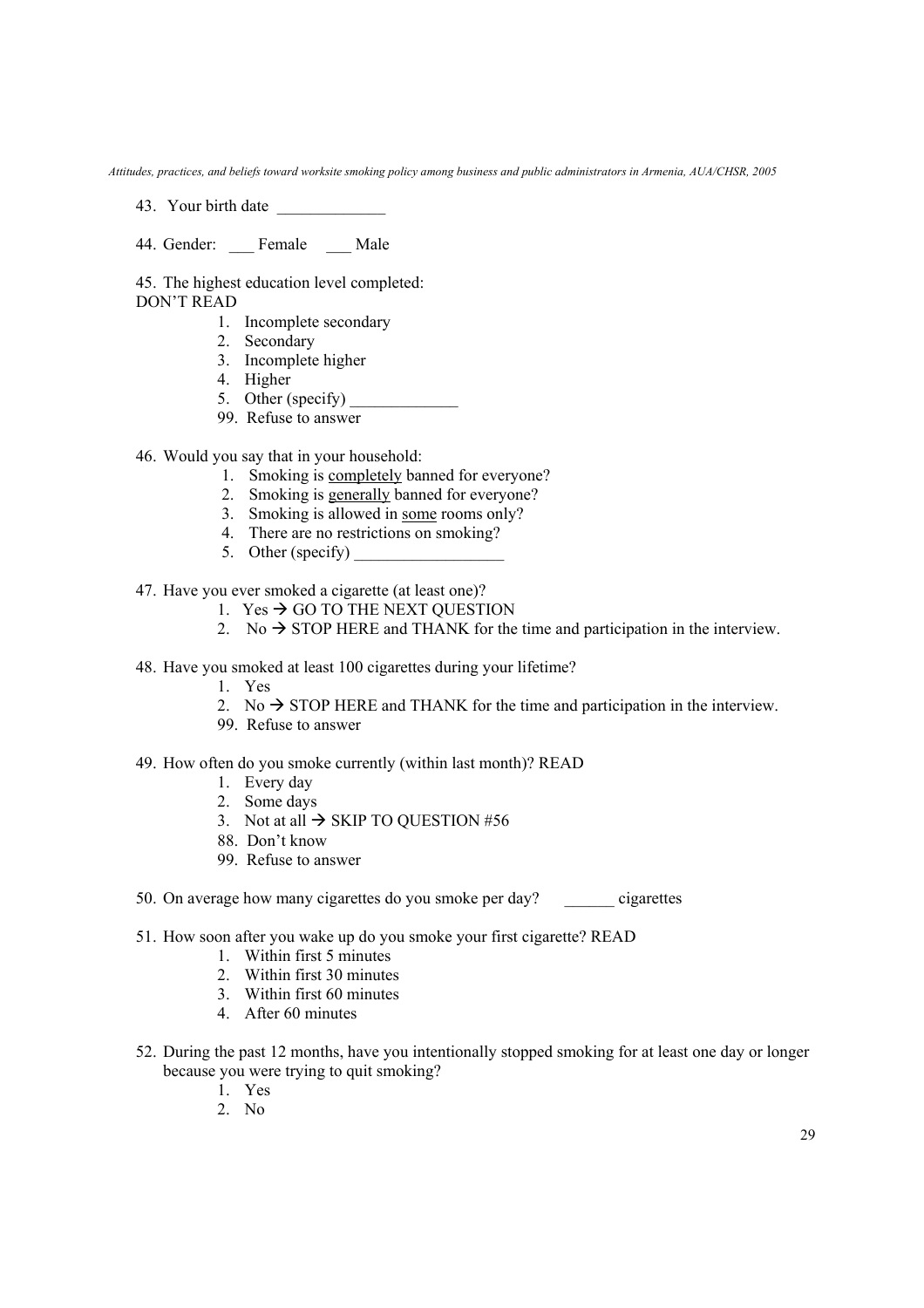- 88. Don't know
- 99. Refuse to answer
- 53. Do you plan to quit smoking in the future?
	- 1. Yes
	- 2. No  $\rightarrow$  STOP HERE and THANK for the time and participation in the interview.
	- 88. Don't know
	- 99. Refuse to answer
- 54. What would be the most important reason for you to quit smoking? (DON'T READ, CHECK ONE ONLY)
	- 1. The cost of cigarettes
	- 2. Health problem / Doctor's advice
	- 3. Concern for health in the future
	- 4. The effect your smoking had on others
	- 5. Pressure from your family and friends
	- 6. Setting a good example for your children
	- 7. Public image
	- 8. Restriction of smoking at worksite
	- 9. Pregnancy
	- 10. Other reason (specify)
	- 88. Don't know
	- 99. Refuse to answer
- 55. Would you say that you plan to quit smoking within…? READ
	- 1. Within 3 months
	- 2. Within 6 months
	- 3. Within one year
	- 4. After one year
	- 88. Don't know

#### **STOP HERE and THANK for the time and participation in the interview.**

- 56. When did you quit smoking?
	- 1. More than 1 year ago
	- 2. Within the last 12 months
	- 3. Within the last 3 months
	- 4. Within the last month
- 57. What was the most important reason for you to quit smoking? (DON'T READ, CHECK ONE ONLY)
	- 1. The cost of cigarettes
	- 2. Health problem/Doctor's advice
	- 3. Concern for health in the future
	- 4. The effect your smoking had on others
	- 5. Pressure from your family and friends
	- 6. Setting a good example for your children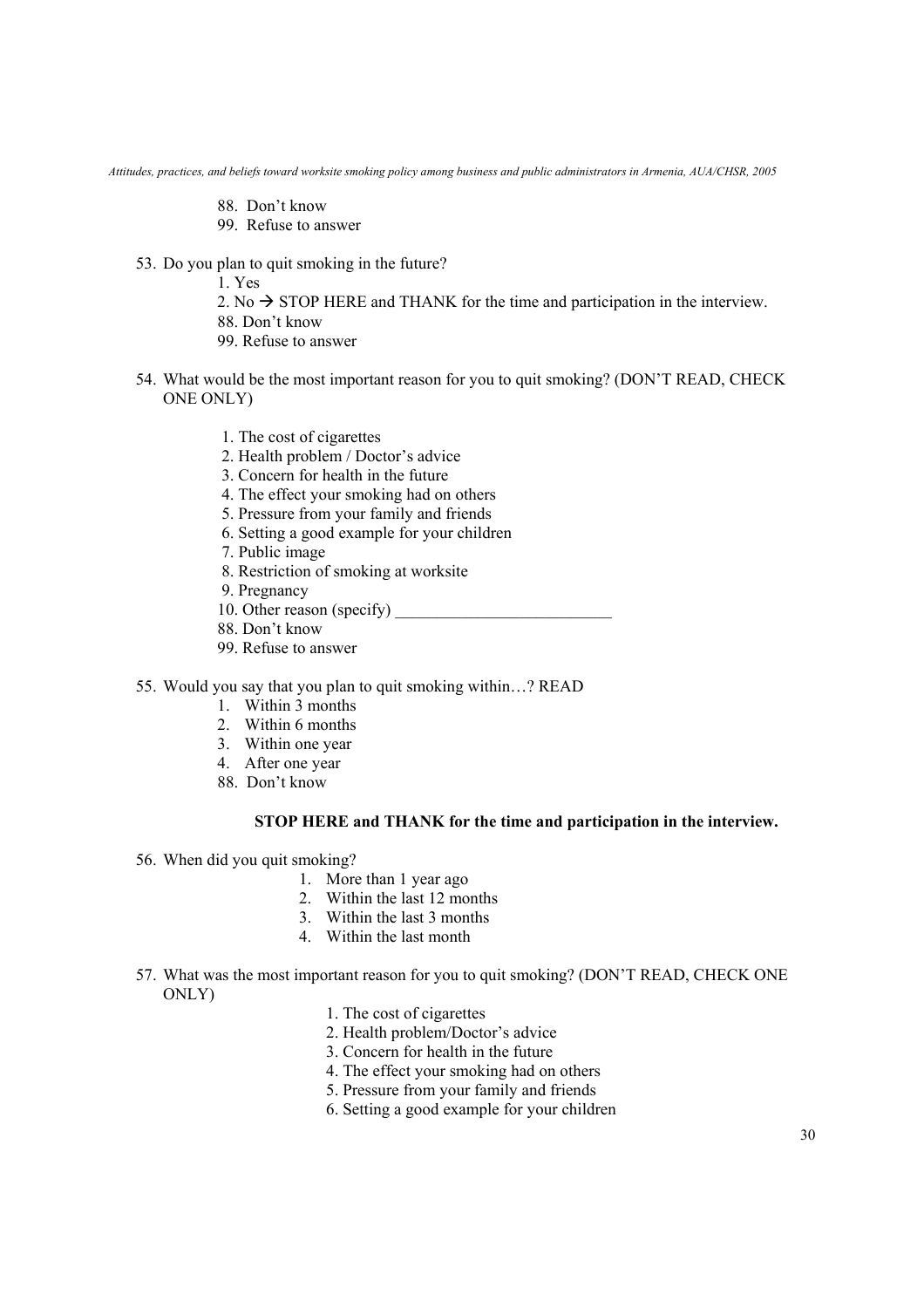- 7. Public image
- 8. Restriction of smoking at worksite
- 9. Pregnancy
- 10. Other reason (specify)  $\frac{1}{\sqrt{1-\frac{1}{2}}\sqrt{1-\frac{1}{2}}\sqrt{1-\frac{1}{2}}\sqrt{1-\frac{1}{2}}\sqrt{1-\frac{1}{2}}\sqrt{1-\frac{1}{2}}\sqrt{1-\frac{1}{2}}\sqrt{1-\frac{1}{2}}\sqrt{1-\frac{1}{2}}\sqrt{1-\frac{1}{2}}\sqrt{1-\frac{1}{2}}\sqrt{1-\frac{1}{2}}\sqrt{1-\frac{1}{2}}\sqrt{1-\frac{1}{2}}\sqrt{1-\frac{1}{2}}\sqrt{1-\frac{1}{2}}\sqrt{1-\frac{1}{2}}\$
- 88. Don't know
- 99. Refuse to answer

# **Thank you for your time and participation in the survey.**

TIME INTERVIEW ENDED**: \_\_ \_\_ / \_\_ \_\_**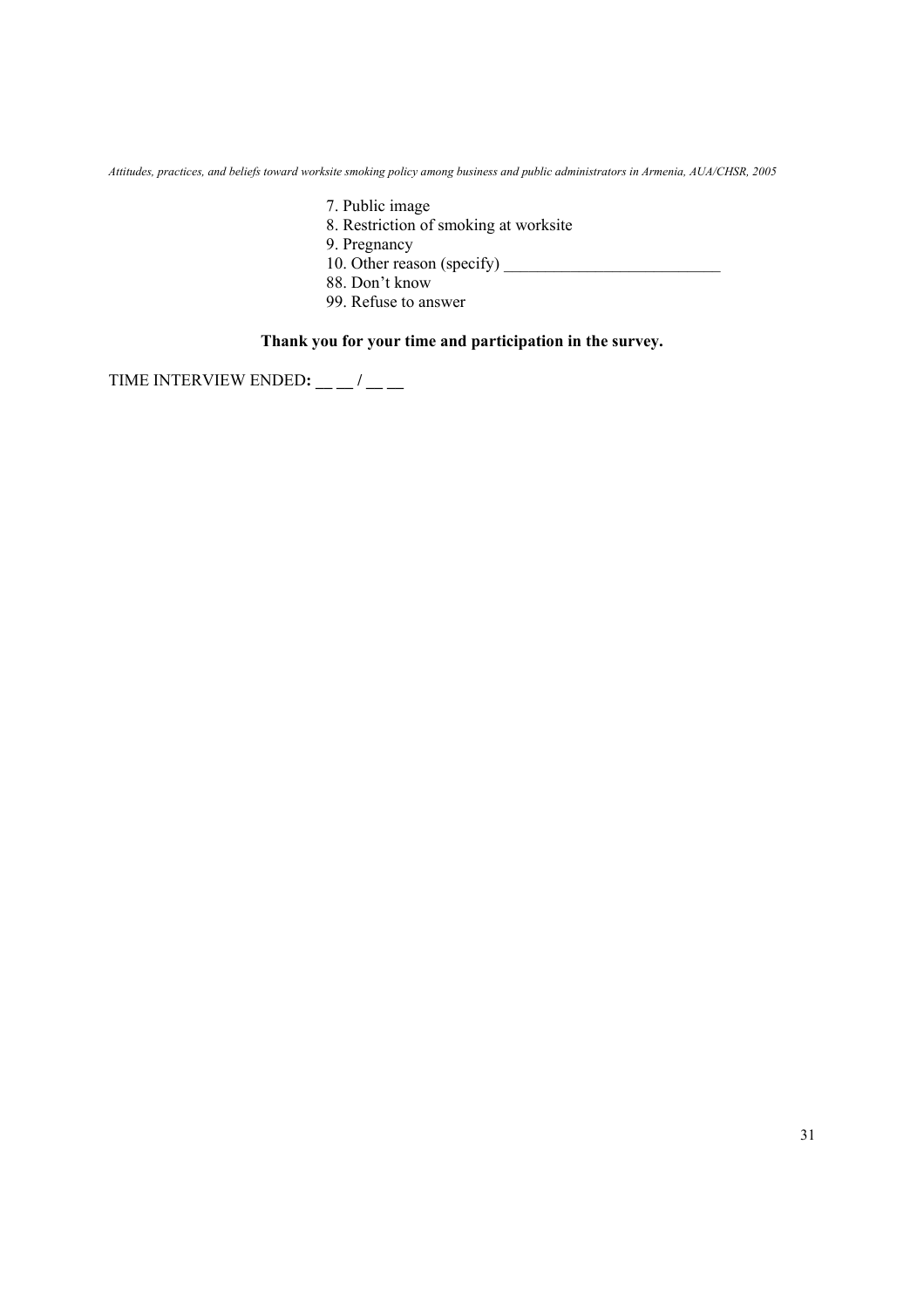### **THE INTERVIEWER OBSERVATION REPORT:**

58. Have you seen a smoking person / persons in:

| A hallway or lobby?        | Yes | 2 | No N/A DK<br>77 | 88 |
|----------------------------|-----|---|-----------------|----|
| Any indoor work area?      |     |   | 1 2 77 88       |    |
| A break room or cafeteria? |     |   | 1 2 77          | 88 |
| Other (specify)            |     |   | $1 \t2 \t77$    | 88 |

59. Have you seen an ashtray / buts in:

| A hallway or lobby?        | Yes    |              | No N/A DK<br>2 77 | 88 |
|----------------------------|--------|--------------|-------------------|----|
| Any indoor work area?      |        |              | 1 2 77 88         |    |
| A break room or cafeteria? | 1 2 77 |              |                   | 88 |
| Other (specify)            |        | $1 \t2 \t77$ |                   | 88 |

### 60. Have you seen "NO SMOKING" signs in:

| A hallway or lobby?        | Yes    | $No$ $N/A$ $DK$<br>2 77 | 88   |
|----------------------------|--------|-------------------------|------|
| Any indoor work area?      |        | $1 \t 2 \t 77$          | - 88 |
| A break room or cafeteria? | 1 2 77 |                         | 88   |
| Other (specify)            |        | $1 \t2 \t77$            | 88   |

\_\_\_\_\_\_\_\_\_\_\_\_\_\_\_\_\_\_\_\_\_\_\_\_\_\_\_\_\_\_\_\_\_\_\_\_\_\_\_\_\_\_\_\_\_\_\_\_\_\_\_\_\_\_\_\_\_\_\_\_\_\_\_\_\_\_\_\_\_\_\_\_\_\_\_\_\_\_  $\mathcal{L}_\text{max}$ \_\_\_\_\_\_\_\_\_\_\_\_\_\_\_\_\_\_\_\_\_\_\_\_\_\_\_\_\_\_\_\_\_\_\_\_\_\_\_\_\_\_\_\_\_\_\_\_\_\_\_\_\_\_\_\_\_\_\_\_\_\_\_\_\_\_\_\_\_\_\_\_\_\_\_\_\_\_  $\overline{\phantom{a}}$  , and the set of the set of the set of the set of the set of the set of the set of the set of the set of the set of the set of the set of the set of the set of the set of the set of the set of the set of the s  $\mathcal{L}_\mathcal{L} = \mathcal{L}_\mathcal{L} = \mathcal{L}_\mathcal{L} = \mathcal{L}_\mathcal{L} = \mathcal{L}_\mathcal{L} = \mathcal{L}_\mathcal{L} = \mathcal{L}_\mathcal{L} = \mathcal{L}_\mathcal{L} = \mathcal{L}_\mathcal{L} = \mathcal{L}_\mathcal{L} = \mathcal{L}_\mathcal{L} = \mathcal{L}_\mathcal{L} = \mathcal{L}_\mathcal{L} = \mathcal{L}_\mathcal{L} = \mathcal{L}_\mathcal{L} = \mathcal{L}_\mathcal{L} = \mathcal{L}_\mathcal{L}$ 

### 61. NOTES: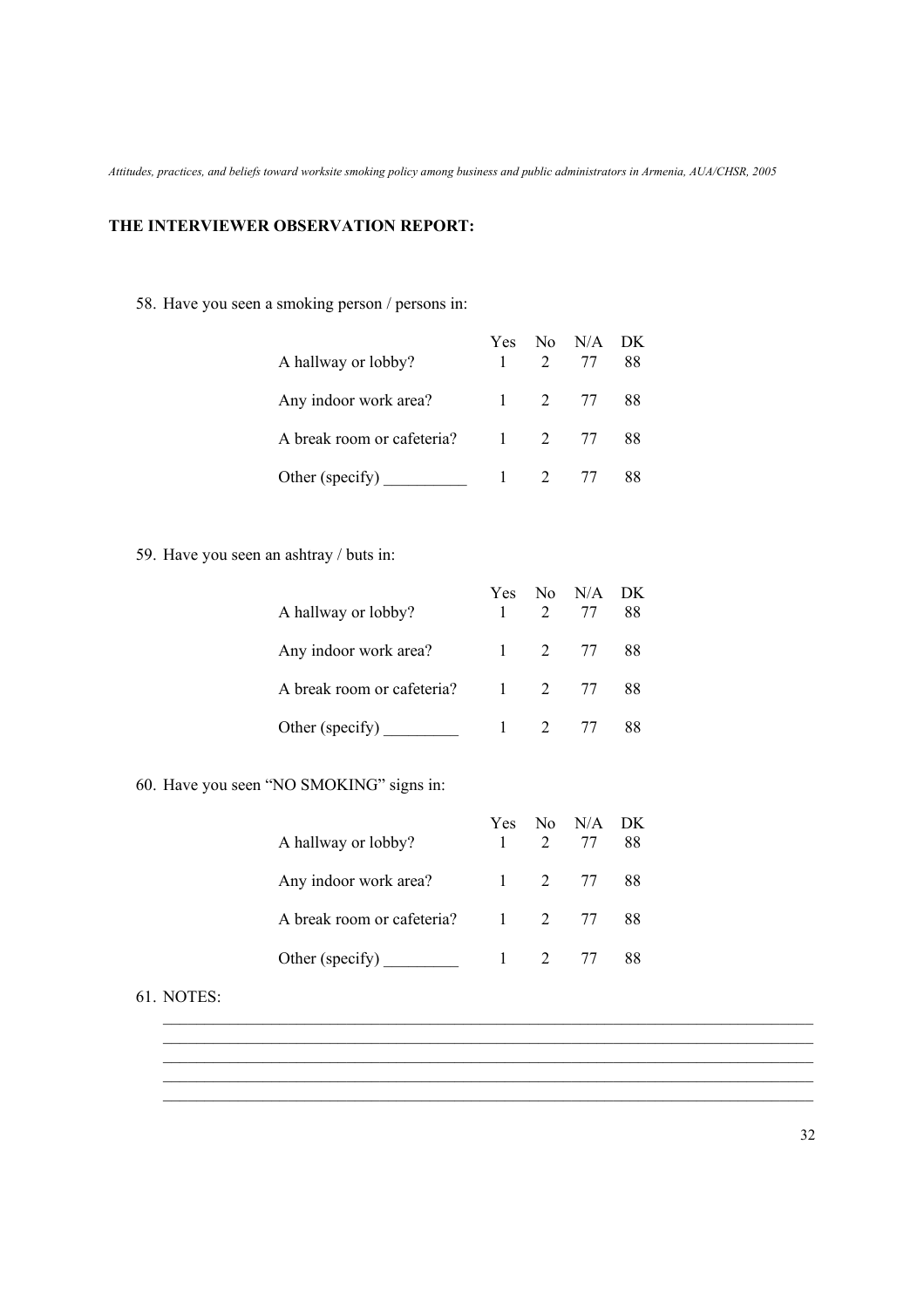**Attachment 3. Policy Brief** 



**AMERICAN UNIVERSITY OF ARMENIA CENTER FOR HEALTH SERVICES RESEARCH AND DEVELOPMENT** 

# POLICY RECOMMENDATIONS BASED ON THE RESULTS OF RESEARCH ON "ATTITUDES, PRACTICES, AND BELIEFS TOWARD WORKSITE SMOKING POLICY AMONG PRIVATE AND PUBLIC ADMINISTRATORS IN ARMENIA"

(The research was conducted within the framework of the Small Grants Program administrated by the International Development Research Center, Canada)

> **Prepared by Narine Movsisyan Center for Health Services Research and Development American University of Armenia**

**December 2005** 

**Yerevan**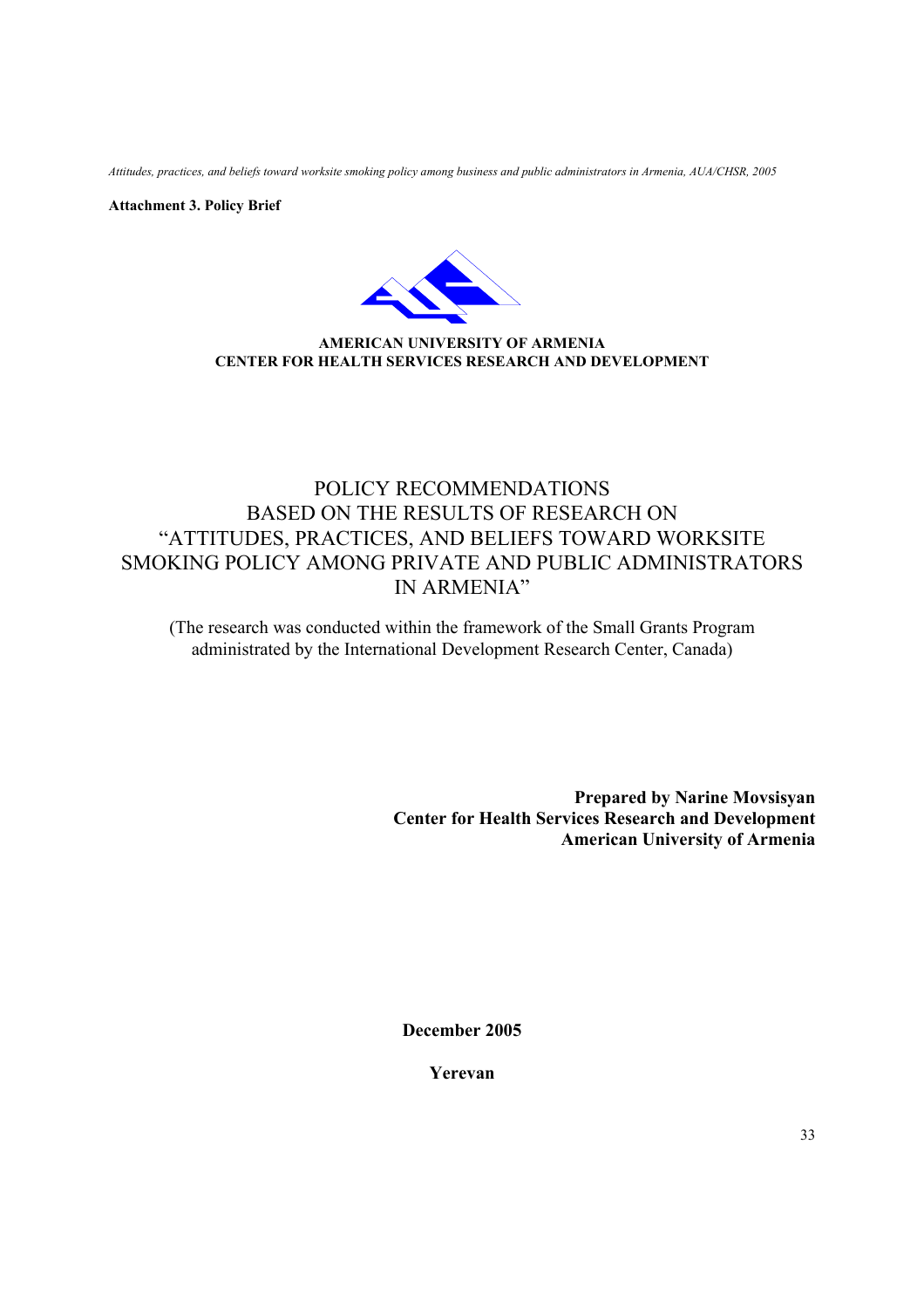Through 2004, Armenia made a breakthrough in the area of tobacco control policy, becoming a party to the WHO's international treaty on tobacco control, the Framework Convention on Tobacco Control, and later on, adopting a the Law of Republic of Armenia "Tobacco Realization, Consumption and Usage Limitations".

However, even the best legislation cannot bring the desirable outcome, saved human lives, if not appropriately enforced. The research project, entitled "Attitudes, practices and beliefs toward worksite smoking policy among business owners and public administrators in Armenia" was conducted by the Center for Health Service Research and Development of the American University of Armenia to identify options and obstacles for implementation of non-smoking policies at public and private workplaces in Armenia, with the ultimate aim of supporting FCTC enforcement by providing local evidence and sound policy advice on the issue of smoke-free workplaces. This research project was supported by a grant from Research for International Tobacco Control (RITC), an international secretariat housed at the International Development Research Centre (IDRC) in Ottawa, Canada, and the financial support of the Canadian Tobacco Research Initiative (CTCRI) and the American Cancer Society (ACS).

The survey was conducted among the top managerial staff of the 243 public and private settings in Yerevan, Gyumri and Vanadzor in June-July, 2005. The public institutions in health, education, culture and governance areas and registered business enterprises with at least 15 permanent employees were eligible for the survey. The available utmost comprehensive list of institutions in these strata was obtained from the Yellow Pages Armenia 2005. The worksites were selected at random within each stratum.

The research showed that support for implementation of tobacco-free worksite policy among public administrators and managers is very strong. In particular, 95% of the survey respondents supported smoking ban at health, educational and cultural institutions. Eighty one percent showed support for banning smoking in all state and private worksites. The number of employers who supported banning smoking in all state and private worksites was significantly higher among non-smokers than smokers.

#### **Recommendation:**

**To use the existing momentum among mid-level administrators and managers to enforce the provisions of**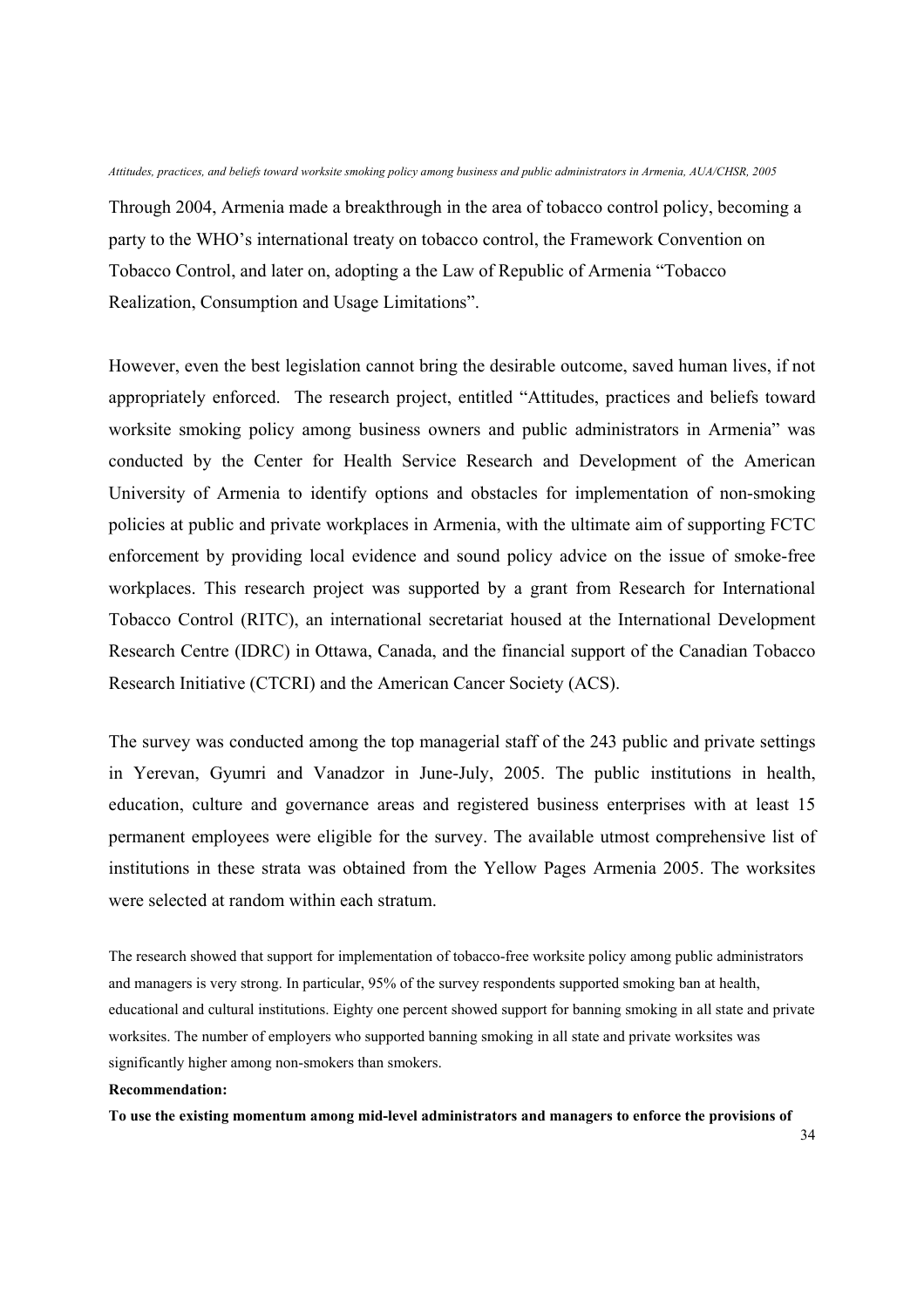**the RoA Law on restriction of smoking at worksites** 

**(Article 11, point 1: to ban smoking in educational, culture, health institutions and public transportation, Article 11, points 2-4: heads of institutions are responsible for establishing smoking areas in worksites (except restaurants, bars or individual businesses).** 

Based on the provisions of the acting RoA Law on restriction of smoking, we were able to identify three options for worksite policy:

- Smoking is prohibited in all indoor areas
- Smoking is allowed in halls and/or cafeterias
- Smoking is allowed in enclosed smoking rooms and/or separately ventilated enclosed rooms

According to our data, 70% of the respondents supported the prohibition of indoor smoking. About 76% opposed to smoking in cafeterias and halls. At the same time, about 70% of respondents would allow smoking in special smoking rooms and/or separately ventilated rooms.

Thus, it can be concluded that a significant proportion of public administrators misunderstood the term "indoor smoking ban" and favored both banning indoor smoking and smoking in the special and/or ventilated areas. **Recommendation:** 

**Communicate a clear message that smoking ban in health, educational and culture institutions allows only outdoor smoking.** 

**Avoid designating halls and cafeterias as places for smoking at worksites (that are legally allowed to have smoking areas).** 

**Disseminate experience of other countries on smoke-free worksite policies with emphasis on the low costeffectiveness of separately ventilated smoking areas.** 

The major finding of the study was that only about 38.0% of managers were aware of the state law that restricts smoking at workplaces.

#### **Recommendation:**

**Critically evaluate the existing and develop new effective communication mechanisms to inform the public administrators about provisions of the RoA Law on restriction of smoking.** 

40.0% of managers shared an opinion that employees' demand for clear air will be helpful for the implementation of a non-smoking policy at the worksite. For 35.0% of respondents, health of employees and the state law were equally important reinforcing factors. However, the attitude toward a state regulation of worksite smoking differed significantly among state and private employers. Private entities favoured less state law as an assisting tool compared to state employers (22.2% vs. 47.0%). Liability of the employers and work safety were perceived as less important factors (31.3% and 27.5%, respectively). A public image was of concern in 18.0% of the respondents.